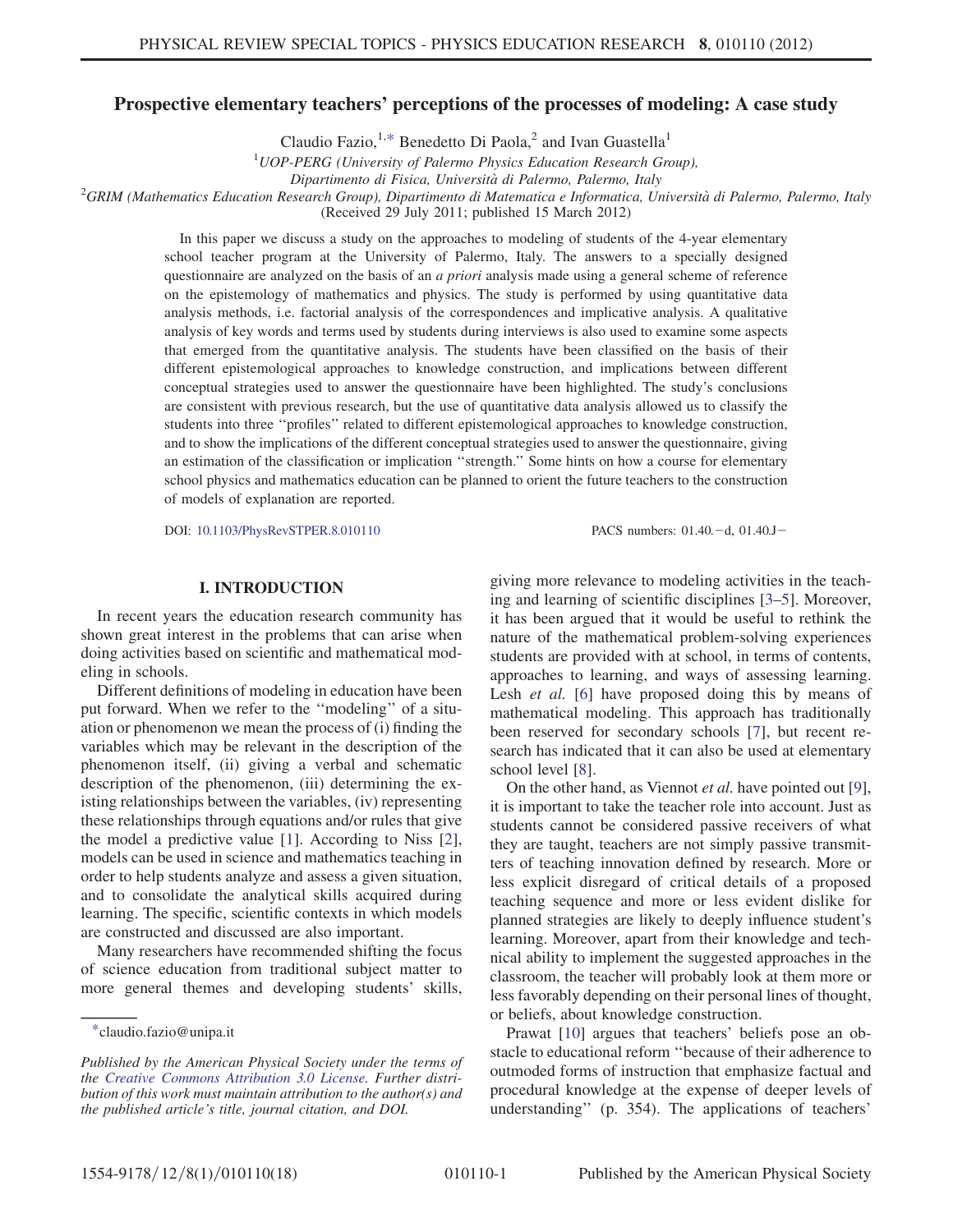personal beliefs and cognitive styles to modeling have also been an important theme in research in mathematics teaching, as can be seen from specific studies [\[11](#page-16-9)] and from studies originating from many national and international conferences on this subject, for example, ICME (International Congresses on Mathematical Education) working groups and the related publications on modeling in different countries' curricula and in teacher training courses [[12](#page-16-10)].

Kagan [\[13\]](#page-16-11) refers to beliefs as a ''particularly provocative form of personal knowledge'' and argues that teachers' professional knowledge can be influenced by beliefs. According to Kagan, this knowledge improves as teachers' experiences in classrooms, and with colleagues working in the same environment, grow. A highly personalized pedagogy is thus formed, which actually restricts the teacher's perception, judgment, and behavior. The teacher must, therefore, not be left alone either while training or when in a teaching post, in order to try to orient their beliefs about knowledge construction towards modeling and innovative use of technological tools. Particularly important among these tools are real time laboratory systems and computer simulation and modeling environments, which are well recognized by educational research as useful for improving the modeling experience.

An appropriate analysis of the teachers' existing modeling abilities and personal lines of thought about modeling is needed within the framework of teacher training courses. This is particularly relevant in university courses for elementary school teacher training, where, at least in Italy, science and scientific approaches are not always considered the most fundamental subjects for an effective teacher training program.

In this paper, we discuss some of the results of a research study on the conceptions and beliefs about knowledge construction of student teachers (STs) attending the 4-year program for elementary teacher training $<sup>1</sup>$ </sup> at the University of Palermo and their approaches to modeling activities. Students attending the program mainly come from secondary schools not specializing in mathematics and science. As a consequence, many of them do not have these disciplines as their ''first choices.'' Their attitude towards science is remarkably

similar to what Palmer reported [[14](#page-16-12)]. He found that little or no success in the STs' own experience in science influences their attitudes and self-confidence towards science and science teaching. This is also highlighted by the results of the admission tests they underwent to access the program.

The main hypothesis of our work is that elementary school student teachers implicitly have their own beliefs about the construction of scientific knowledge and the understanding of reality, which then become explicit when engaged in modeling activities and processes. These beliefs are the result of their past experience as students and the implicit behavior of their past school teachers. Experiences in the social context in which they live and work can also play a significant role.

# II. EPISTEMOLOGICAL APPROACHES TO LEARNING MATHEMATICS AND PHYSICS: A REFERENCE FRAMEWORK

Much has been written about different epistemological approaches to learning mathematics and physics, with particular relevance to modeling abilities. In our research we concentrate only on the most well-known approaches, as they are easily identifiable in future teacher behavior.

- (1) The behaviorist approach [\[15–](#page-16-13)[17\]](#page-16-14) sees knowledge construction as a response to concrete external stimuli coming from the real life world. Learning is achieved best when the learner can confront real, concrete situations. One uses descriptions of reality mainly based on concrete data coming from the environment. Memory is often used ''on the spot'' and out of context.
- (2) Cognitive psychology claims that knowledge construction is a process that mainly involves the use of memory (i.e., recalling of cognitive resources), motivation, and thinking. Learning is a personal mental process which depends on the learner's processing capacity, the amount of effort spent in the learning process, the depth of the processing [[18,](#page-16-15)[19](#page-16-16)], and the learner's existing knowledge structure [[20\]](#page-16-17). Description or interpretation of new situations is based on previous learning experience and on contextualized use of memory and other cognitive resources.
- (3) Constructivist theory claims that knowledge construction is the product of observation, processing, interpretation, and personalization of information into personal knowledge structures [\[21,](#page-16-18)[22\]](#page-16-19). The learner interprets the world and builds their knowledge by making analogies with their previous models of knowledge and making abstract references to objects and ideas coming from experience. Learning is often promoted by peer to peer work and by contextualization for immediate application in order to acquire personal meaning.

<sup>&</sup>lt;sup>1</sup>The program for elementary teacher training has its origins in a previous program, named ''Pedagogical Sciences,'' traditionally made up of very intense theoretical study of general teaching practice and psychology, which mainly dealt with humanistic education. For the past ten years workshop activities for the teaching of mathematics and science in elementary schools have also been included in the program's curriculum. The general approach of these courses was rather traditional, with lectures and problem-solving activities. At the end of the course, student teachers were also requested to produce a written teaching sequence for elementary schools on specific topics related to mathematics and science which was then discussed during an oral examination.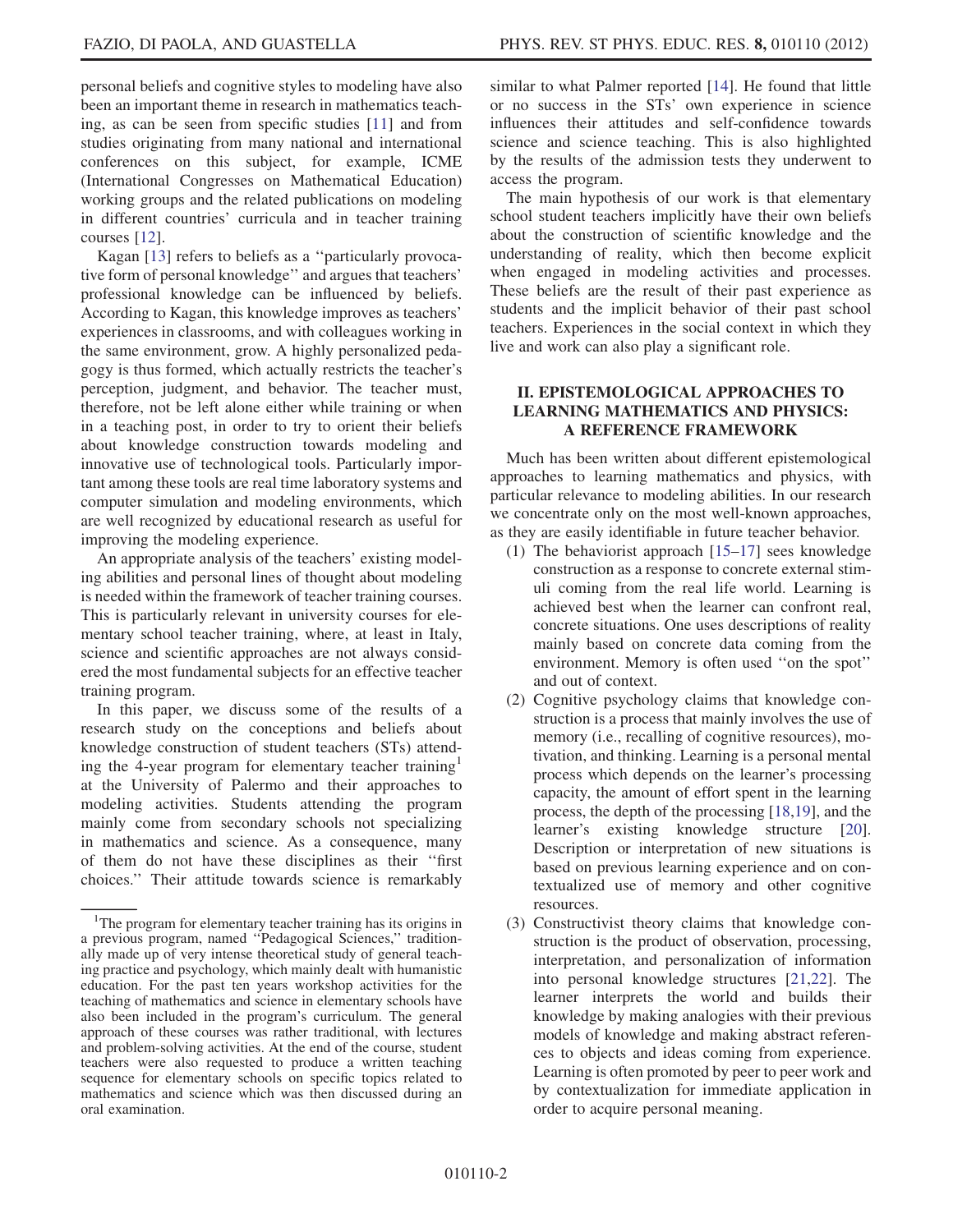<span id="page-2-0"></span>

|                                                                                                                                                                                                                                                                                                                                                       | million is summary approaches to millionege, while reference to moderning.                                                                                                                                                                                                                                                                                                                                                                                                                              |                                                                                                                                                                                                                                                                                                                                                                                            |  |
|-------------------------------------------------------------------------------------------------------------------------------------------------------------------------------------------------------------------------------------------------------------------------------------------------------------------------------------------------------|---------------------------------------------------------------------------------------------------------------------------------------------------------------------------------------------------------------------------------------------------------------------------------------------------------------------------------------------------------------------------------------------------------------------------------------------------------------------------------------------------------|--------------------------------------------------------------------------------------------------------------------------------------------------------------------------------------------------------------------------------------------------------------------------------------------------------------------------------------------------------------------------------------------|--|
| Behaviorist                                                                                                                                                                                                                                                                                                                                           | Cognitivist                                                                                                                                                                                                                                                                                                                                                                                                                                                                                             | Constructivist                                                                                                                                                                                                                                                                                                                                                                             |  |
| The learner adapts their behavior in<br>order to respond to given learning<br>stimuli from the external world, <i>i.e.</i> ,<br>the true reality. A model is seen as a<br>repetition of facts, or a reproduction<br>of objects that really exist, or a scale<br>reproduction of reality, aimed at<br>completely<br>describing<br>what is<br>observed. | The learner activates their cognitive resour-<br>ces (memory, past learning experience, etc.)<br>to make sense of the surrounding reality. The<br>model is therefore a mental construction<br>aimed at making sense of reality by compar-<br>ing it with the learner resources. The learner<br>is able to recall the relevant variables from a<br>previously studied phenomenon and to find<br>useful relationships between them but is not<br>always able to explain the reasons for their<br>answers. | The learner learns by designing and con-<br>structing abstract "objects," concepts, de-<br>scriptions, and interpretations of natural<br>phenomena, in different ways, including<br>peer to peer interaction. The model is a<br>mental construction built by analogy to situ-<br>ations not necessarily related to the phe-<br>nomenological world and can be applied to<br>it, if needed. |  |

TABLE I. Standard approaches to knowledge, with reference to modeling.

However, when the behaviorist, cognitivist, and constructivist schools of thought are closely analyzed, many overlaps in their ideas and principles become apparent. According to Ertmer and Newby [\[23\]](#page-16-20), teaching or learning of mathematic or scientific disciplines can include principles from all the three schools of thought and the three approaches can be used as a system of classification, or ''taxonomy,'' for learning. Behaviorist strategies can be used to teach the ''what'' (facts), cognitive strategies can be applied to teach the ''how'' (processes and principles), and, finally, constructivist strategies can be used to teach the ''why'' (higher level thinking that promotes personal meaning and situated and contextual learning).

For example, let us consider the traditional approach followed by many physics or mathematics textbooks in their ''exercise'' sections, which can be considered to be based on a behaviorist line, although some aspects of cognitivism can be found too. In fact, the more or less implicit idea suggested in textbooks is to have a general look at all the data and variables contained in the exercise and to limit the solution strategy to these, excluding strategies that do not make use of all the data that the problem suggests. Although it provides an immediate solution to many textbook problems, this strategy is very often insufficient for efficient long-term learning. Many students that get accustomed to it often find it difficult to face new, more abstract problems, where more data than strictly necessary is given or when data is given as symbols and not as concrete numerical values to be applied immediately. In this case a wider approach, based on constructivist strategies, is needed.

Table [I](#page-2-0) summarizes the three approaches to knowledge construction described, with particular reference to modeling processes.

### III. RESEARCH

#### A. Aims and research questions

This study is based on quantitative and qualitative research methods. It involves the analysis of data obtained from an open-ended questionnaire and the analysis of interviews. Data from the questionnaire have been analyzed by means of implicative statistics methods [\[24\]](#page-16-21) (see the following section). The main objective is not a final testing of the hypothesis resulting from previous studies (see, for example, [[13](#page-16-11),[25](#page-16-22)]) but further development of it and the search for hints and suggestions for improving teacher training courses for elementary school teachers.

The main research questions involved in this study are the following.

- What are the main epistemological approaches to mathematics and physics learning put into action by a sample of student teachers that followed a traditional high school curriculum?
- Do our primary school student teachers begin mathematics and physics courses already able to correctly connect mathematical models to real situations?

#### B. Research methodology and sample

An open-ended questionnaire was administered to 78 STs in the third year of the program for elementary school teacher training in the academic year 2009-2010, before the beginning of the courses of physics and mathematics education.<sup>2</sup> The participants in the survey were enrolled on a voluntary basis and explicitly agreed to contribute to our study on the cognitive styles of elementary school student teachers.

 $2$ The physics education course was made up of 60 hours of lectures and workshop activities. The mathematics education course involved similar activities, oriented to mathematics, and was 40 hours long. The two courses were taught by two of the authors of this paper (who have long experience in physics and mathematics education research) and were closely integrated with respect to the general teaching approach and to the theoretical framework. The third author, a physics education researcher, was not involved in the courses. He acted as an independent observer during the administration of the questionnaire and also conducted the interviews with the STs, making clear that these were in no way connected to course evaluation.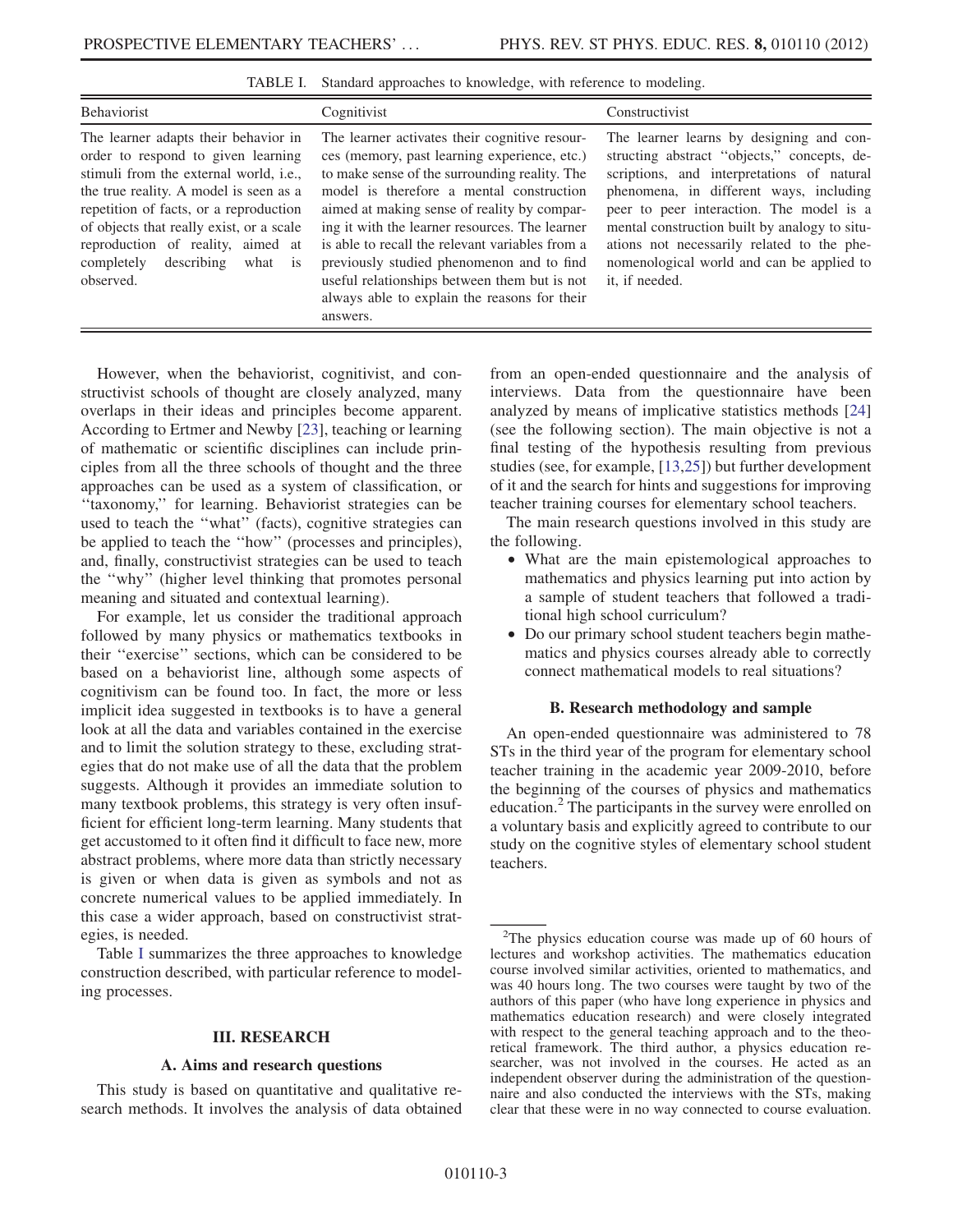The questionnaire is made up of two parts: a sixquestion section on the processes of modeling and a fourquestion section on the connections between models and real situations, i.e., how personal ideas on modeling are put into action when related to concrete situations. Some of the questions (mainly the ones in the first part) are inspired by other questionnaires on the processes of modeling, which we thought relevant for our survey [\[26](#page-16-23)[,27\]](#page-16-24).

The analysis of the questionnaire was conducted in three separate stages. In the first one, an a priori analysis of the possible answers to the questions was performed. According to Brousseau [[28](#page-16-25)], this analysis allows researchers to highlight the answering strategies expected from students facing a problematic situation and the potential alternative responses that may appear. The analysis is conducted independently of the observation (hence the term a priori), in order to provide a reference point for the subsequent study of the ''postobservations''—in our case the approaches to modeling highlighted by STs in answers to the questions.

The *a priori* analysis was independently performed by the three researchers, and then a consensus was negotiated to obtain the final, shared version of the analysis.

In the second stage, actual ST's answers were independently analyzed by the researchers, by taking into account the strategies that we found during the a priori analysis. As a first result we found that some of the hypothesized answering strategies were not used by the STs and, by contrast, some unforeseen strategies were put into action. In line with previous research [[27](#page-16-24)[,29,](#page-16-26)[30\]](#page-16-27) these strategies were a posteriori added to the a priori answering strategies, in order to obtain a global list useful to better classify ST behavior. This list is shown below and reports the questionnaire's 10 questions, in bold. Each question is followed by the set of possible strategies we hypothesized STs would put into action when answering the question, and the unforeseen strategies, in italics.

During the analysis each researcher used the list to draw up a table containing the strategies actually used by each ST to answer the questions. The inter-rater reliability of the analysis was very high. Discordances between researcher tables were only found when a ST answer was classified by one or more researchers not considering just one of the a priori or a posteriori strategies, but identifying in it elements of two or more strategies. In a few cases discordances were due to different researcher interpretations of STs' statements. This happened 8 times when comparing tables of researchers 1 and 2, 5 times for researchers 2 and 3, and 4 times for researchers 1 and 3. Hence we obtained percentages of accordance of about 99% between the analysis tables of each researcher couple. The differences between the three tables were compared and discussed by the researchers to reach a consensus on a common table to use for the study.

### Questions and their respective answering strategies

1. Models are very common in science and mathematics, but what actually is a model in physics?

1A A faithful or reduced scale reproduction of a real object.

1B An operative procedure to follow in order to simplify and describe phenomena from the natural world.

1C A reproduction of a real object, not necessarily on a reduced scale, aimed at helping us to interact with it and/or describe it.

1D A stylized or simplified reproduction of a real object, aimed at helping us to interact with it and/or describe it.

1E A mental representation of a real object or phenomenon, which accounts more or less accurately for its mechanisms of functioning.

1F A real or abstract object that behaves like another real object, but does not necessarily look like it.

1G A physical model is a mental formalization of real phenomena.

# 2. And what is a model in mathematics?

2A A picture of a geometrical shape, maintaining fixed proportions between its elements.

2B It is a method to faithfully describe reality.

2C It is a quantitative but essential reproduction of a phenomenon.

2D A mathematical model is a symbolic or quantitative representation of a situation or phenomenon.

2E A mathematical model is a guideline or a formula, aimed at resolving a problem.

2F A mathematical model is a simplified representation of a system, whose basic elements (variables, sources and contexts) are connected by relationships (a set of rules).

2G A mathematical model is a reference for the construction of a line of reasoning or the demonstration of a hypothesis.

2H It is a description of a situation or phenomenon that is useful for predicting the evolution of the situation or phenomenon itself.

2I It is an abstract construction that allows different quantitative representations of the same object to be built.

# 3. Are the models creations of human thought or do they already exist in nature?

3A They are creations of human thought based on preexisting ''natural models''.

3B Models really exist and are simple, real life situations.

3C Models already exist in nature and humans try to understand them, sometimes only imperfectly.

3D Models are simply creations of the human mind, like mathematical formulas.

3E Many models are creations of the human mind and are what we call ''theories''.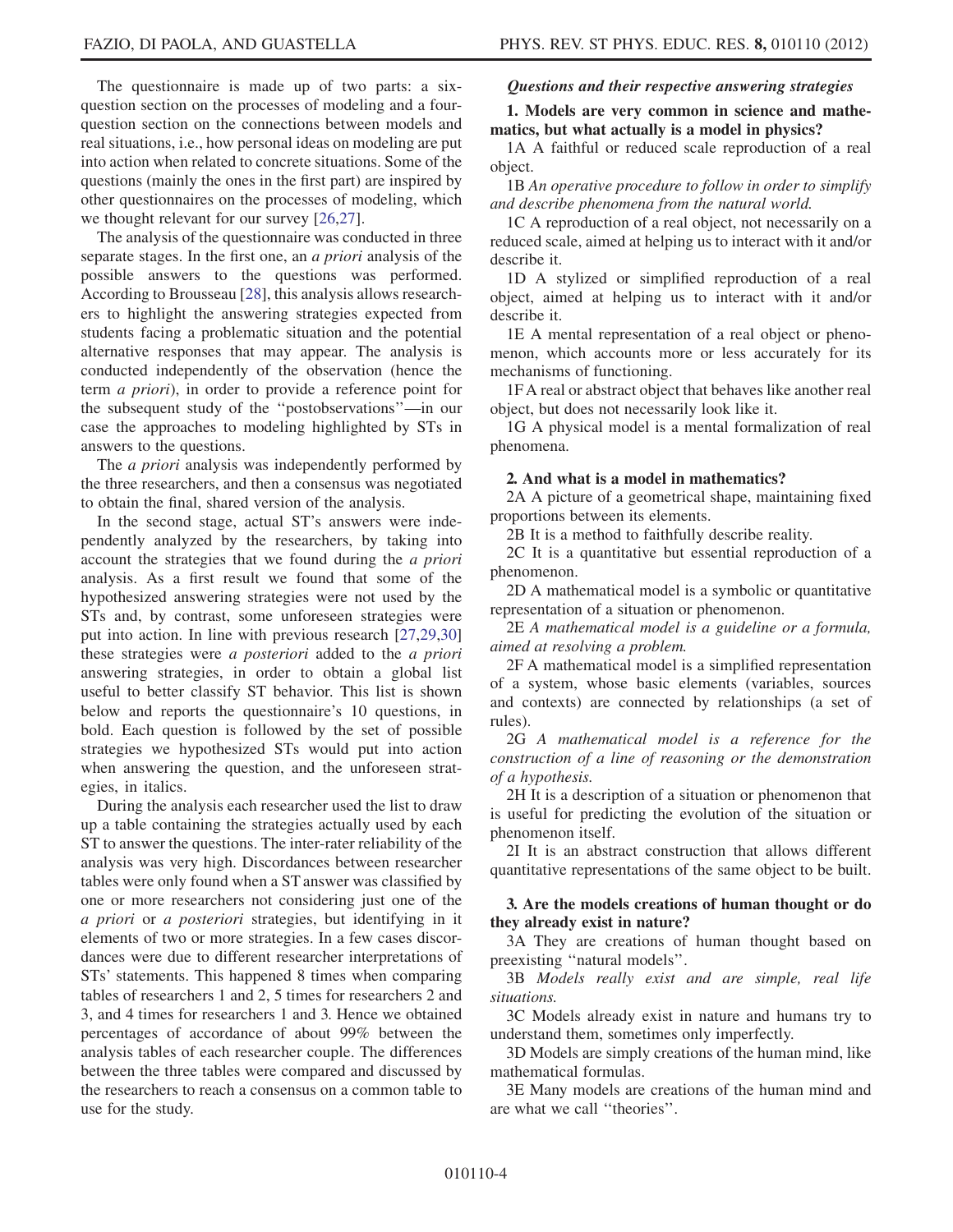3F Models are creations of human thought; their creation comes from continuous interaction with the ''real'' external world.

3G Models are creations of human thought, and their purpose is to predict and make sense of natural phenomena.

# 4. What are the main characteristics of a model? Give at least one example.

4A A model has to start from some hypotheses of the real world that have to be verified.

4B It must be able to account for all the features of the real object it represents.

4C The model must simply be a description of the reality.

4D It must be fixed and immutable. It is the modeler that chooses a model suitable for the real situation.

4E It must be able to account for the features of the real that are of practical interest.

4F It must highlight the variables that are relevant for the description or explanation of the phenomenon and their relationships.

4G It must be expressed in mathematical language and/ or accepted by a scientific community.

4H It can be qualitative, semi quantitative or quantitative.

4I It must allow what we observe about different phenomena or situations to be generalized.

4J It must be useful for analyzing and making predictions about the behavior of a more or less complex system.

# 5. Can all natural phenomena be described or explained by a model? Carefully explain your answer.

5A Yes. A natural phenomenon can always be described by a physical model, as physics is the natural world, with all its laws.

5B No. There are phenomena that cannot be described or explained with a model and/or that cannot be defined in terms of precise physical quantities.

5C Not always. Even the ablest modeler will not be able to reproduce particularly complex systems (for example human behavior).

5D No. Some phenomena still have not been explained, but they will be in the future.

5E Yes. It just depends on the modeler's ability to carefully reproduce the features of interest.

5F Yes and no. In fact the way nature works is not completely known to man, so further study is necessary to explain all phenomena.

5G Yes. If the modeler is able to find all the relevant variables that characterize the phenomenon.

# 6. Is a mathematical formula always a way to express a real situation? Carefully explain your answer.

6A No, as mathematics is an abstract construction and does not always represent reality.

6B Yes, but only if it quantitatively describes the entire real situation.

6C No, because reality is so complex that it cannot always be expressed by a mathematical formula.

6D No, because not all phenomena can be described mathematically or quantitatively.

6E Yes, because mathematics is the language the human brain uses to quantitatively describe or explain a real situation.

6F No, as a real phenomenon can have characteristics that cannot easily be expressed in mathematical language.

6G Yes, because a mathematical law is always verifiable, starting from well-defined hypotheses.

6H Yes, but it is necessary to carefully choose the mathematical variables needed to express the real situation.

# 7. Can the mathematical formula  $y = ax$  be used to calculate the circumference of a circle? Carefully explain your answer.

7A No, as in the formula for circumference calculation the radius and the circumference are present, and not the variables  $x$  and  $y$ .

7B No, because the constant a does not have the correct value, i.e.  $2\pi$ .

7C No, because  $y = ax$  is a direct proportionality, i.e., a straight line, while the circumference is a curve.

7D No, because the formula  $y = ax$  is an algebraic one, while the circumference calculation is a geometric task.

7E No, because  $y = ax$  is not the correct mathematical relationship between x and y.

7F Yes, because the circumference is directly proportional to the radius, as  $y$  is with respect to  $x$  in the formula  $y = ax$ .

8. An object is free falling. Report the variables that you think are relevant for the description of the phenomenon and verbally describe the relation that you think exists between these variables. Carefully explain your answer.

8A The speed of the object depends on certain parameters, like the object's weight, its shape or the forces acting on the object.

8B The relevant variables are space and time. They are linearly dependent.

8C The relevant variables are space and time. Space is proportional to the square root of time.

8D The relevant variables are the acceleration caused by gravity and/or the starting height and/or the mass and/ or the force of gravity.

8E In order to describe the phenomenon we must determine all the forces acting on the object and then use Newton's 2nd law.

8F The relevant variables are time, space, velocity and acceleration—an explanation is given, but the relationships between the variables are not completely or clearly expressed.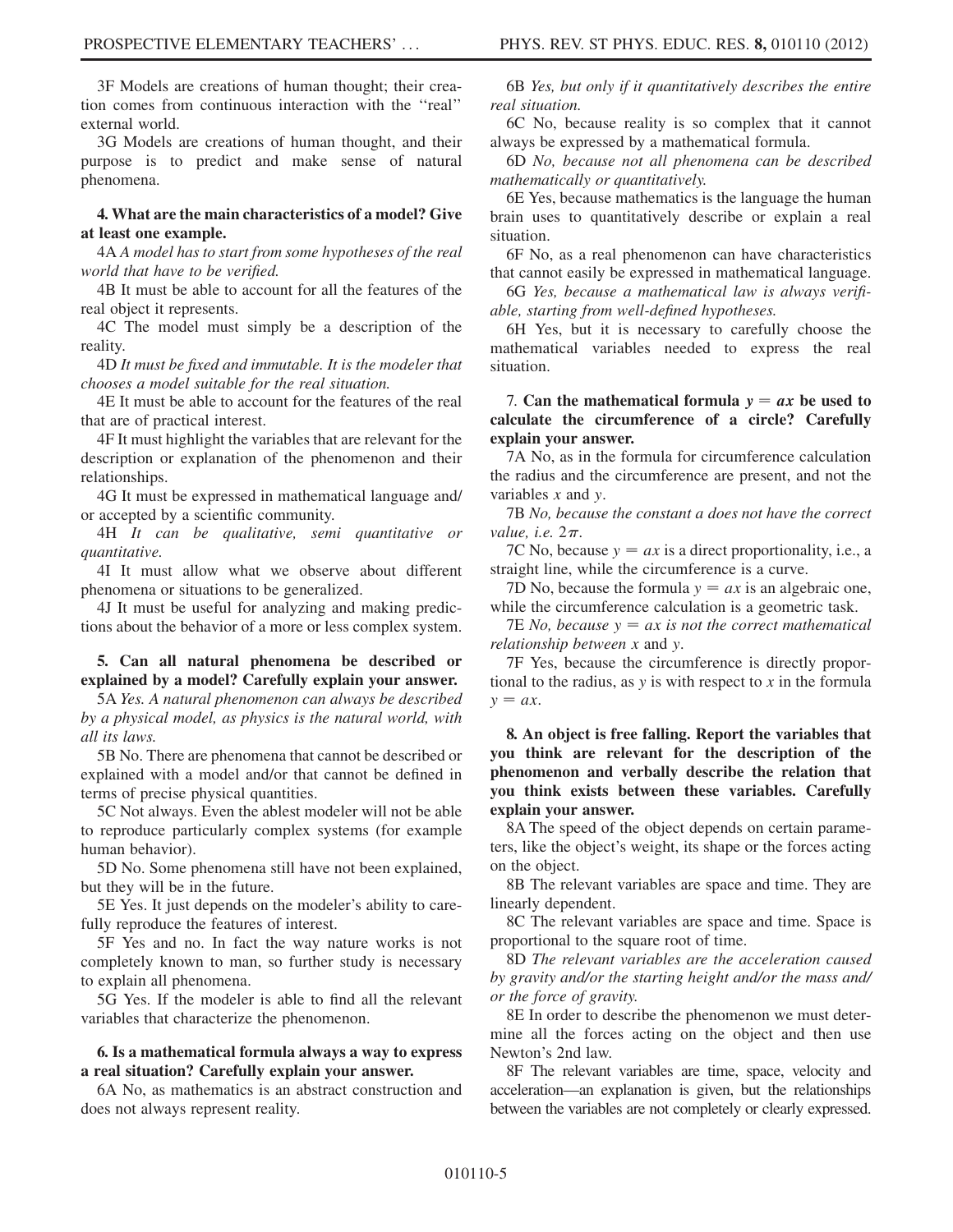8G The relevant variables are time, space, velocity and acceleration. Space is proportional to the squared time and/ or velocity is proportional to time—examples are clearly given.

9. Write the mathematical formula that represents the relation you found in the previous question. Carefully explain your answer.

9A Verbal explanation based on concrete situations, but no formula reported.

9B Graphic representation of non significant variables that come from real experience.

9C Use of incorrect formulas, like  $s = vt$  and/or  $F = Ma$ .

9D  $s = \frac{1}{2}at^2$ —no explanation.<br>
9E  $s = \frac{1}{2}at^2$  and  $y = at$  no  $t$ 

9E  $s = \frac{1}{2}at^2$  and  $v = at$ —no explanation.

9F v-t and/or s-t formulas or graphs are reported and correctly commented on or applied.

10. Consider the free falling object in the previous two questions. How would you modify the model to take into account other elements that can influence the motion of the object, like the medium in which the motion takes place?

10A The motion of the object can be influenced by environmental conditions, like wind or temperature.

10B The motion can be influenced by a collision with another object.

10C Friction with air can influence the motion of an object.

10D Friction with air can influence the motion of an object, so density may be a relevant variable.

10E If we want to improve the model, we should take into account one or more forces opposite to motion, for example, friction with air, which increases with the velocity of the object, with its surface area, etc.

In the last stage of the questionnaire analysis, we drew up a table that identifies three ''profiles'' containing the answering strategies that can be considered typical of each epistemological approach reported in Sec. II. Each profile defines the ''ideal model'' of a ST answering all the questions by always adopting that given epistemological approach. These profiles, shown in Table [II,](#page-5-0) have been used for the quantitative analysis of the research data, which is further explained in Sec. IV.

In order to better clarify the meaning of the three profiles, the answers from the a priori or a posteriori analysis, which each of the three ideal STs would give to the questions according to our analysis criteria, are shown in the Appendix.

After the questionnaire had been administered, interviews were conducted with a selected group of 15 STs, in order to get relevant information on the STs' behavior and to widen the analysis of their cognitive styles by highlighting points of interest or unusual elements in

<span id="page-5-0"></span>TABLE II. Ideal profiles of STs and the related answering strategies for the 10-item questionnaire.

| Behaviorist    | Cognitivist    | Constructivist |  |
|----------------|----------------|----------------|--|
| 1A, 1B         | 1C, 1D         | 1E, 1F, 1G     |  |
| 2A, 2B, 2C,    | 2D, 2E, 2F, 2G | 2H, 2I         |  |
| 3A, 3B, 3C,    | 3D, 3E         | 3F, 3G         |  |
| 4A, 4B, 4C, 4D | 4E, 4F, 4G, 4H | 4I, 4J         |  |
| 5A, 5B, 5C, 5D | 5E, 5F         | 5G             |  |
| 6A, 6B, 6C, 6D | 6E, 6F, 6G     | 6H             |  |
| 7A, 7B         | 7C, 7D, 7E     | 7F             |  |
| 8A             | 8B, 8C, 8D, 8E | 8F, 8G         |  |
| 9A, 9B         | 9C, 9D, 9E     | 9F             |  |
| 10A, 10B       | 10C, 10D       | 10E            |  |

the questionnaire answers. The interview protocol was predesigned by all three researchers, but the interviews were conducted by one of the researchers face to face with the ST. In some cases, questions not in the interview protocol were asked in order to better clarify specific situations that emerged during the discussion. Interviews were audio recorded and then analyzed together by the three researchers, on the basis of a search for key words, and specific aspects of the STs' answers that provided evidence of the cognitive style(s) used, in relation to our research questions [[31](#page-16-28)[,32](#page-16-29)].

### IV. DATA ANALYSIS

### A. General overview of the quantitative method used

''If a question is more complex than one that follows it, then every pupil who succeeds in the first one should also succeed in the second one" [\[24\]](#page-16-21). Every teacher knows that there are exceptions to this situation, whatever the degree of complexity of the question. The evaluation and the structuring of implicative relationships between variables (in our case, teaching situations, learning strategies, etc.) are the general problems at the origin of the development of statistical implicative analysis (SIA) [[33](#page-16-30),[34](#page-16-31)]. These problems, which have also drawn attention from psychologists interested in ability tests [[35](#page-16-32)], have become the subject of significant renewed interest during the past decade.

SIA provides a complete framework to evaluate the relevance of relationships between variables and to structure them in order to get correlations at different granularity levels. The underlying objective is to highlight the emerging properties of the whole system, which cannot be deduced by simply breaking it up into parts [\[36\]](#page-16-33). All these properties, which emerge from complex interactions, contribute to the interpretation of the nature of the system as a whole. A more complete description of SIA is given in [\[24\]](#page-16-21).

In this work we use two well-known SIA indexes, the similarity and the *implication*, aimed at getting fine detail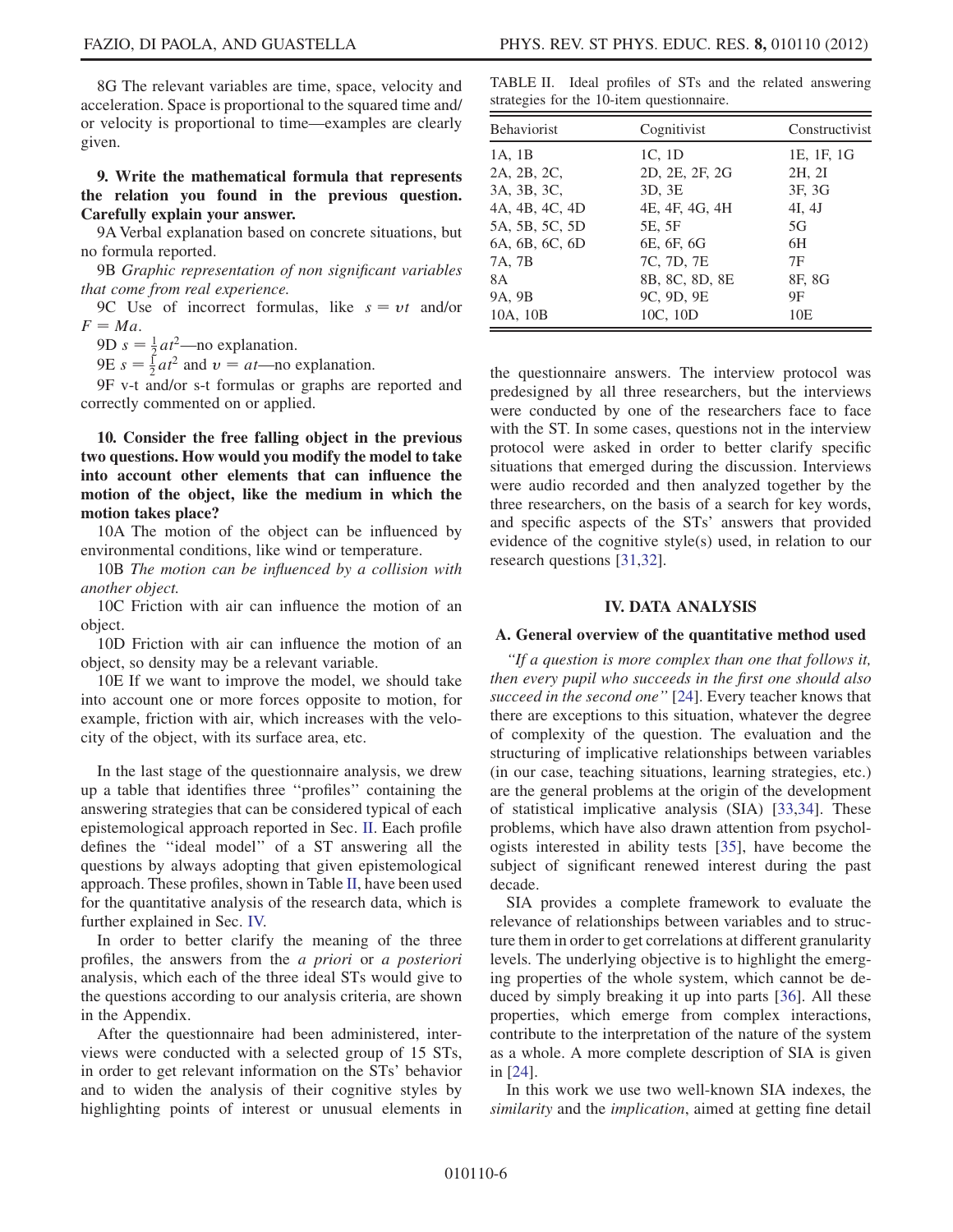about the properties of our sample system (a group of 78 STs and 72 answering strategies), on the basis of our research hypothesis and in relation to the research questions.

Let us consider two generic STs  $i$  and  $j$ . Lerman's similarity index [[37](#page-16-34),[38](#page-17-0)] classifies STs according to hierarchical clustering [\[39,](#page-17-1)[40\]](#page-17-2) and allows us to calculate similarities in ST behavior (i.e., similar answering strategies). It is defined as follows:

$$
s(i, j) = \frac{n_{i \wedge j} - \frac{n_i n_j}{n}}{\sqrt{\frac{n_i n_j}{n}}} \quad \forall n_j \neq n,
$$

where  $n_i$  and  $n_j$  are the number of answering strategies put into action by  $i$  and  $j$ , respectively,  $n$  is the total number of answering strategies (72, in our case), and  $n_{i \wedge j}$  is the number of common answering strategies used by i and j.

For fixed values of  $n_i$  and  $n_j$  the greater  $n_{i \wedge j}$  is (i.e., the more *i* and *j* are "similar"), the more  $s(i, j)$  is positive. When  $i$  and  $j$  put completely different strategies into action  $(n_{i \wedge i} = 0)$  the similarity index assumes negative values.

If we take into account two generic answering strategies, a and b, we can define the implication index,  $q(a, \bar{b})$ :

$$
q(a,\bar{b}) = \frac{n_{a\wedge\bar{b}} - \frac{n_a n_{\bar{b}}}{n}}{\sqrt{\frac{n_a n_{\bar{b}}}{n}}} \quad \forall n_{\bar{b}} \neq 0,
$$

where  $n_a$  is the number of STs that put strategy a into action,  $n_{\bar{b}}$  is the number of STs not putting strategy b into action (i.e., using all possible strategies except  $b$ ),  $n$  is the total number of STs (78, in our case), and  $n_{a\wedge\bar{b}}$  is the number of STs both using strategy a and not using strategy b.

These two indexes are better described in [\[24\]](#page-16-21), where a full theoretical discussion of their origin and meaning is given. In order to clarify the use we made of them, we remark that  $s(i, j)$  is mainly used to reveal whether there is a grouping of ST behaviors and if it is possible to identify clusters of behaviors with respect to their similarity to the epistemological approaches to knowledge discussed in Sec. II. This analysis is done by considering the three ''ideal profiles'' of STs defined in Table [II.](#page-5-0) The use of ideal profiles of individuals participating in a survey or research is common in many research papers [[24](#page-16-21)[,29](#page-16-26)[,30\]](#page-16-27) and the results of previous research validate this method both theoretically and experimentally.

On the other hand, the implication index,  $q(a, b)$ , allows us to find relationships (or implications) between strategies activated in each answer and to study their coherence in the proposed framework of epistemological approaches to knowledge described in Sec. II. The possibility offered by  $q(a, b)$  to get fine detail about the implications of the strategies used allowed us to better specify the results

<span id="page-6-0"></span>TABLE III. Data matrix for C.H.I.C. analysis. The 78 STs are shown as s1, s2, ..., s78. The three ideal ST profiles are shown as behav. IST, cogn. IST, and const. IST, respectively, and the 72 answering strategies are represented by 1A, 1B, ..., 10E.

| <b>Student Teacher</b> |    |    | Strategy |     |     |
|------------------------|----|----|----------|-----|-----|
|                        | 1А | 1B |          | 10D | 10E |
| s1                     |    |    |          | ٠   |     |
| s2                     |    | ٠  |          |     |     |
| s3                     |    |    |          |     |     |
|                        |    |    |          |     |     |
| s78                    |    | ٠  |          |     |     |
| behav. IST             |    | ٠  |          |     |     |
| cogn. IST              |    |    |          |     |     |
| const. IST             |    | ٠  |          | ٠   |     |

obtained by the use of  $s(i, j)$  and also to obtain the data necessary to answer our second research question.

#### B. Sample data analysis

In order to analyze the data we used C.H.I.C. (classification hiérarchique implicative et cohésitive) software [\[41–](#page-17-3)[43\]](#page-17-4). It enables the calculation of associations (implicative and similarity) from a set of data and the construction of dendrograms in the form of ''implicative graphs'' and ''similarity trees,'' for an easy comparison of the results. The software also provides a level of significance for each index value. In fact, an implication between two strategies is identified on the basis of the percentage of STs making use of both the first and the second answering strategies. The similarity between two STs is also expressed by a percentage indicating the similarity level, i.e., the confidence assigned by C.H.I.C. to the similarity relationship between them.<sup>3</sup>

The matrix that we build in order to use C.H.I.C. has the form of the one shown in Table [III](#page-6-0)

For example, if student teacher s1 used strategies 1B and 10D in his answers, the s1 row in Table [III](#page-6-0) will contain the binary digit 1 in the related cells, while all other cells will contain 0. C.H.I.C. works on this table to determine implications between ST strategies and uses the transposed one for similarity analysis. The last three rows represent the ideal ST models described in Sec. II. They contain 1 and 0 according to the profiles defined in Table [II](#page-5-0).

More information about the software and its use in the framework of SIA can be found in Ref. [[44](#page-17-5)].

<sup>&</sup>lt;sup>3</sup>For each answer to a question, C.H.I.C. completely identifies a student with one of the three ideal profiles if the student used at least one of the answering strategies in Table [II](#page-5-0) for that question. That is, if a student used strategy 6E and/or 6F and/or 6G, he is classified as 100% similar (for question 6) to the ''cognitivist'' profile.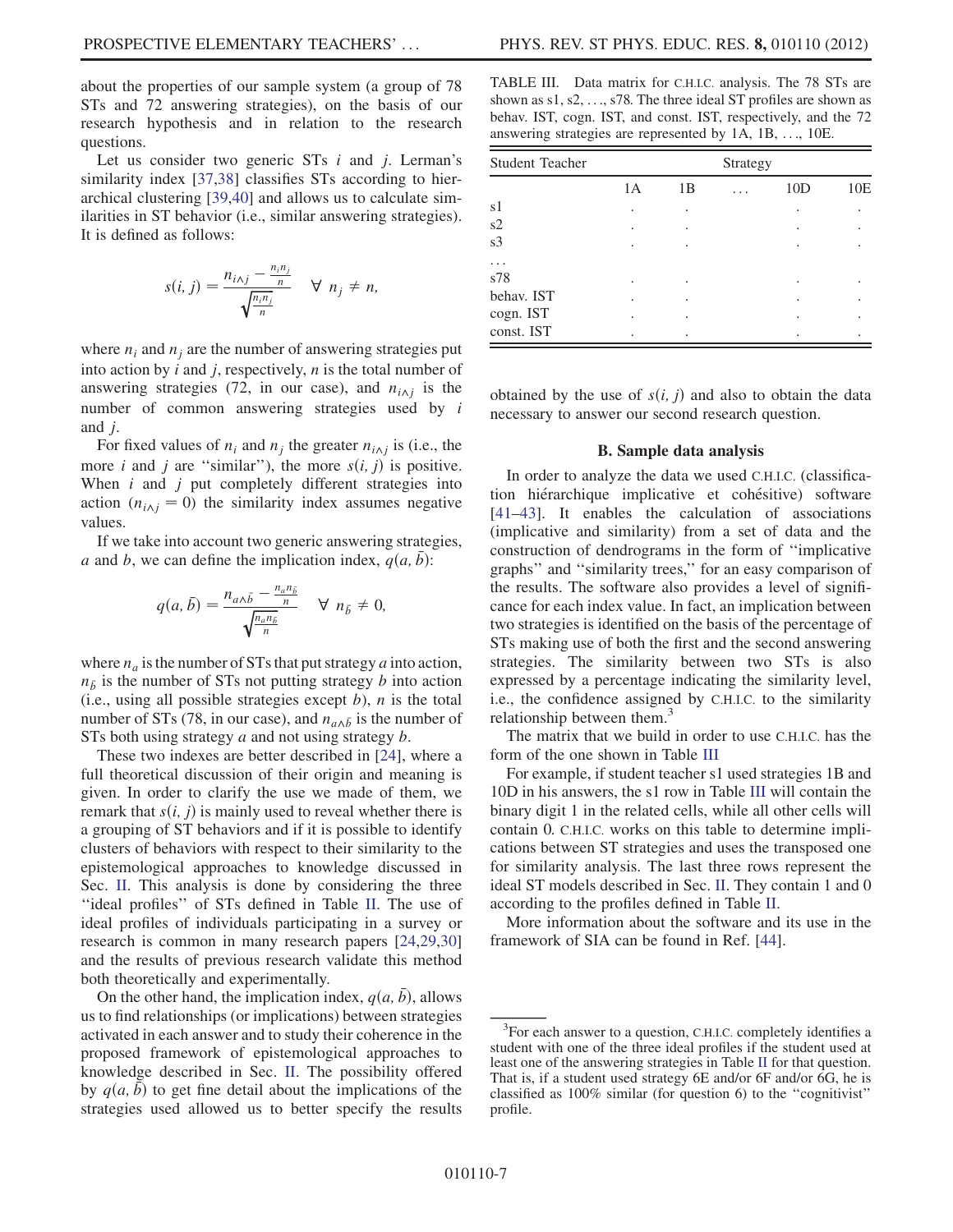<span id="page-7-0"></span>

FIG. 1. Similarity tree for the study variables (STs answering to the test and the three ideal profiles identified on the basis of the a priori or a posteriori analysis). The horizontal axis shows the similarity level between variables, but it is not represented to scale.

# V. ANALYSIS OF RESULTS AND DISCUSSION

### A. Quantitative analysis

Figure [1](#page-7-0) shows the similarity tree obtained from our data. Each ST is represented by  $s_i$  (where i goes from 1 to 78) in the right-hand column of the graph. The three ideal profiles: behav. IST, cogn. IST, and const. IST (representing the behaviorist, cognitivist, and constructivist approaches to knowledge, respectively) are considered as ideal STs and placed in the same column. The tree shows relationships and similarities between the general answering strategies used by STs, and also allows the similarity between each ST and the ideal ST profiles to be studied.

The horizontal axis shows the similarity level<sup>4</sup> between STs. For example, similarity between  $s_{11}$  and  $s_{55}$  is weaker

<sup>4</sup> Similarity trees are represented by C.H.I.C. without respecting a common scale factor in the similarity values reported in the horizontal axis. This is a known issue of the software and it is going to be fixed in future versions.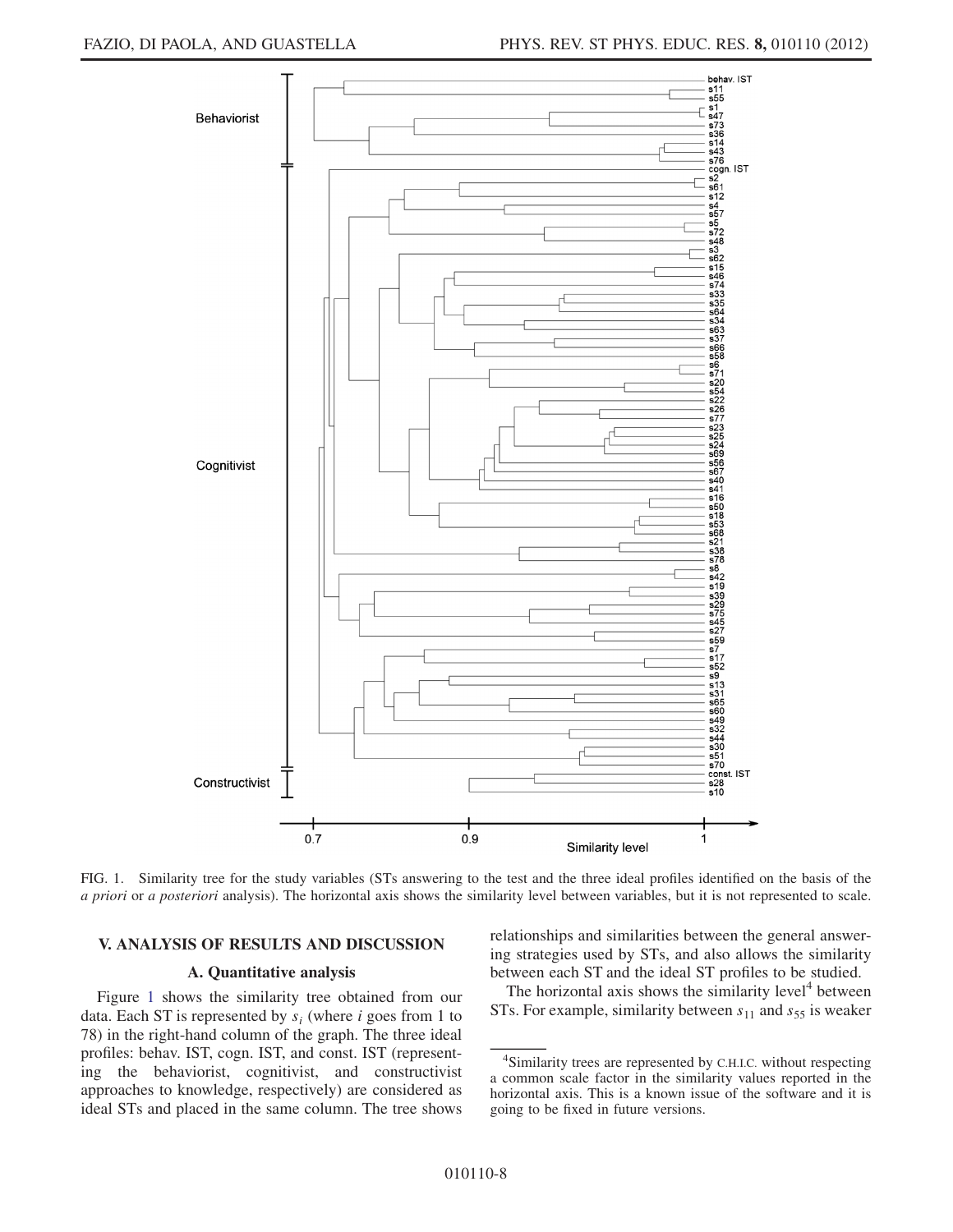<span id="page-8-0"></span>

FIG. 2 (color online). Implicative graph for answers to the test. Rectangles represent STs' strategies as reported in the a priori or a posteriori analysis in Sec. III. Red double-line arrows indicate a 99% incidence of implication between two strategies, blue solid arrows indicate a 95% incidence, and green dashed arrows indicate a 90% incidence of implication. Implications are to be read only between neighboring pairs of strategies.

than similarity between  $s_1$  and  $s_{47}$  as the link between the first two variables corresponds to a lower similarity level than the link between  $s_1$  and  $s_{47}$ . Note also that these four variables are linked to the behaviorist ideal profile, although they have a lower link strength.

Figure [1](#page-7-0) shows that the STs are grouped in several similarity clusters, at different levels of strength of the link. With respect to STs' similarity to the ideal profiles, three ''macroclusters'' are evident. The vast majority of elements in our sample exhibit a cognitivist answering strategy overall, with a 74% confidence level, and nine show behavioristlike attitudes, with a 70% confidence level. Only two STs show answering strategies that can be considered constructivist, with an 89% confidence level.

The three macroclusters shown in Fig. [1](#page-7-0) are disjointed at the confidence levels shown. We will see that the implicative analysis, discussed below, demonstrates that in some cases STs classified in one of these macroclusters use answering strategies that can be classified as typical of one or both the other two ideal profiles.

Figure [2](#page-8-0) shows the implicative graph we obtained by means of C.H.I.C. ST answering strategies are connected to each other by means of arrows. For the sake of simplicity, in Fig. [2](#page-8-0) we chose to represent only the answering strategies that imply another one with a significance level of 99% (red double lines), 95% (blue solid lines), and 90% (green dashed lines). We should point out that in C.H.I.C. graphs implications are to be read only between pairs of strategies. For example, the implication chain 2F-9E-7F is therefore to be read by considering that 99% of all STs using answering strategy 2F (10 in our survey data) also use strategy 9E and 99% of all STs showing strategy 9E (18) also put into action strategy 7F.

We will now discuss some of the implications, by considering the higher percentages of implications, but also taking into account the number of STs involved.<sup>5</sup>

Implication between strategies 2F and 9E (revealed in all the 10 STs using strategy 2F) demonstrates a close link between two cognitivist strategies, i.e., the recognition of the formal structure of the model and the ability to report mathematical formulas to summarize a phenomenon (not supported, however, by an explanation of the reasons for the answer).

The 99% implication between 9E and 7F seems to show that 18 STs, although incapable of explaining the reasons

<sup>&</sup>lt;sup>5</sup>We will not discuss implications involving less than 10 STs here.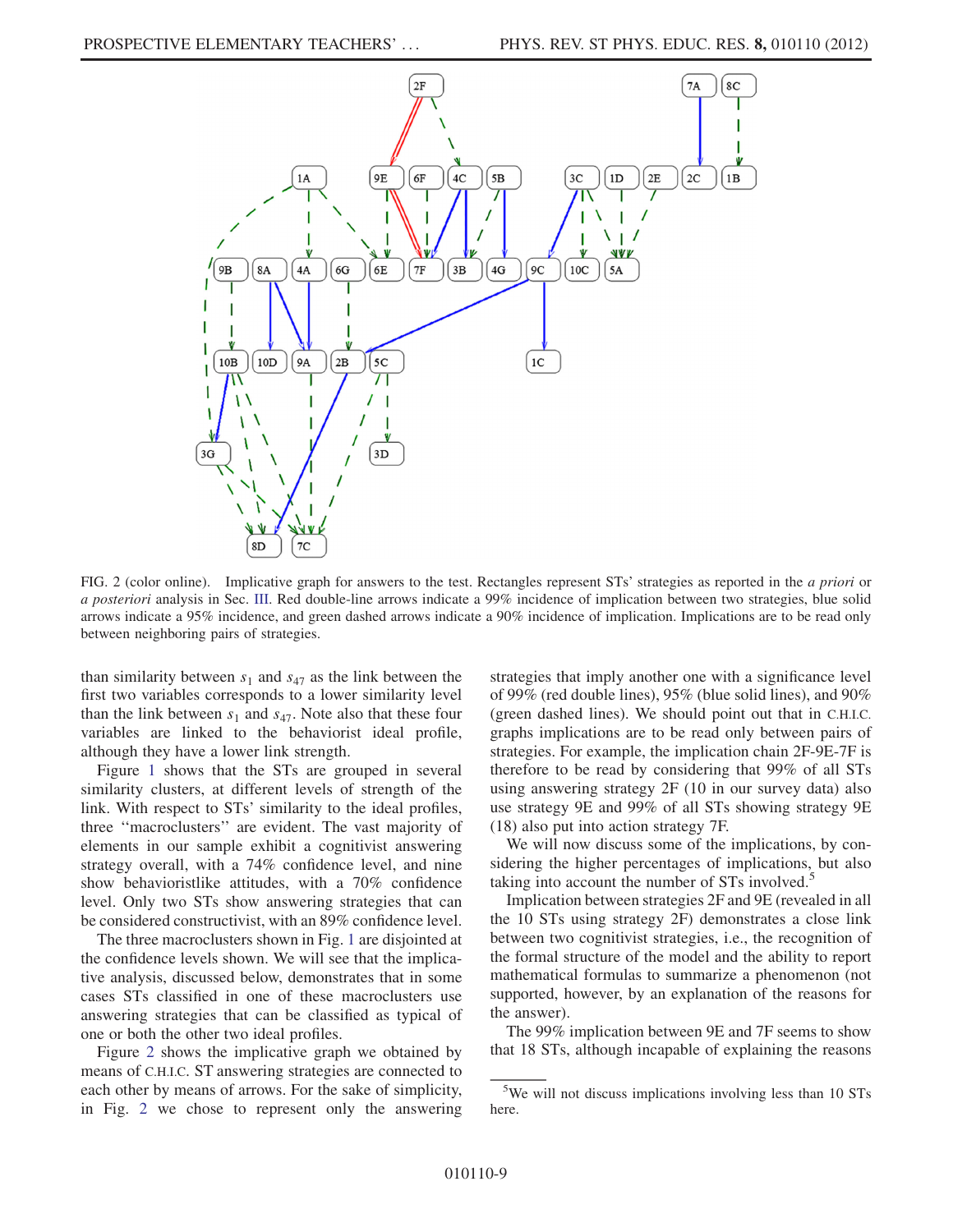for their (correct) writing of mathematical formulas to summarize a phenomenon, appear to be able to put into action a constructivistlike answering strategy in question 7. The 95% significant implication between strategies 10B (behaviorist) and 3G (constructivist), revealed in 12 STs, seems to again demonstrate a correlation between the use of low-level and higher-level strategies. On the other hand, we must also consider that question 3 is one of the questions aimed at exploring the general, theoretical aspects of the process of modeling, while question 10 is an applicative one, aimed at testing the actual capabilities to expand a model to represent new situations. Therefore, implication 10B-3G actually reveals 12 STs that are not able to generalize a model by applying it to wider situations and whose constructivist-type idea of the nature of a model, expressed in 3G, is probably to be considered developed only at a declarative level.

The 90% implication between strategy 3G and a cognitivist one (7C), shown by 17 STs, and the 90% one between 3G and the cognitivist 8D (again true for 17 STs), go along the same line. We can, therefore, hypothesize that the previously considered implications can be ascribed to the use of resources from previous instruction experience, i.e., ''memories'' from mathematics and physics courses attended by the STs in previous years (all our STs attended a 5 year course of physics and mathematics at secondary school, although limited to a few hours per week).

Implications 1A-4A and 8A-9A, true for 10 and 11 STs, respectively, give evidence of the persistence of behaviorist strategies applied by STs in answers to questions on the nature and characteristics of models and when trying to give a verbal and then a formal description of a real physical situation. A persistence of behaviorist strategies can also be found in the interesting implication 5B-3B (true for 14 STs), where the idea of the existence of phenomena that cannot be explained by a model is related to the idea of a model as something that really exists in nature and identified as simple, real life situations.

The 90% implication between answering strategies 9A and 7C (in 13 STs) makes evident a link between a behaviorist approach to the formalization of a situation and a cognitivistlike use of formulas. Although it is evidence of the correct recognition of  $y = ax$  as a direct proportionality, the use of strategy 7C reveals an imperfect transfer between algebraic and geometrical representations, and can, therefore, be an obstacle to procedures based on mathematic modeling.

Other implications worth noting are the ones between 3C and 5A and those between 2E and 5A (both in 10 STs). These implications highlight that the idea of a model as something that exists in nature, which humans can only imperfectly understand, or as a formula aimed at solving a problem, is linked to the direct identification of physics with the natural world.

## B. Qualitative analysis

In this section we quote some excerpts from STs' interviews.<sup>6</sup> As stated in Sec. III, interviews are aimed at deepening the analysis of the cognitive styles of STs by highlighting points of interest or controversial behavior in the questionnaire answers. Interviews were analyzed on the basis of a search for key words and specific aspects of the STs' answers that could give evidence of the cognitive style(s) used to answer our research questions [[31](#page-16-28),[32](#page-16-29)].

We start by quoting parts of discussions between a researcher and three of the STs that reveal implications between strategies 9E and 7F in the analysis of the questionnaire answers, as shown in Fig. [2.](#page-8-0) ST answers are shown together, but they were obtained in single interviewer-interviewee face to face setups:

Researcher. In your answer to item 9 you formalized the equations between space, velocity and time in the free fall of a body by using the equations  $s = \frac{1}{2}at^2$  and  $u = at$  but you did not give any reason for writing  $v = at$ , but you did not give any reason for writing these particular relationships between  $s, v$  and  $t.$  Can you now explain your answer?

Elena. I know a falling body performs an accelerated motion, so the correct equations should be the ones I reported in my answer to question 9.

Daniela. Time, space and velocity are the significant variables to describe the free fall of a body. The s-t and v-t graphs are quadratic and linear, respectively.

Francesca. Galilei showed that all falling bodies have the same constant acceleration, so I wrote that  $s = \frac{1}{2}gt^2$ <br>and  $y = ot$  where a is gravity and  $v = gt$ , where g is gravity.

The three STs try to justify their use of the uniformly accelerated motion equations by using specific terms or concepts like ''accelerated motion,'' ''graphs are quadratic or linear,'' ''all falling bodies have constant acceleration,'' but are not able to explain their use of a quadratic expression for  $s(t)$  and a linear one for  $v(t)$  by linking the meaning of a uniformly accelerated motion to these variables. It is worth noting that all of them answered question 8 by naming space, velocity, and time (strategy 8F), without being able to verbally express the relationships between them, and they confirm their imperfect understanding in their answer to this researcher question<sup> $\prime$ </sup> as well. The

<sup>&</sup>lt;sup>6</sup>Interview excerpts are not always literally translated into English from Italian. We tried to convey the sense of the originals, rather than reporting the exact terms and expressions used by STs. Only the key words and typical expressions we identified as relevant for the analysis are directly translated.

An implication between 8F and 9E is present in the implicative graph of our data, but only at a significance level of 75%. For this reason, it is not shown in Fig. [2.](#page-8-0)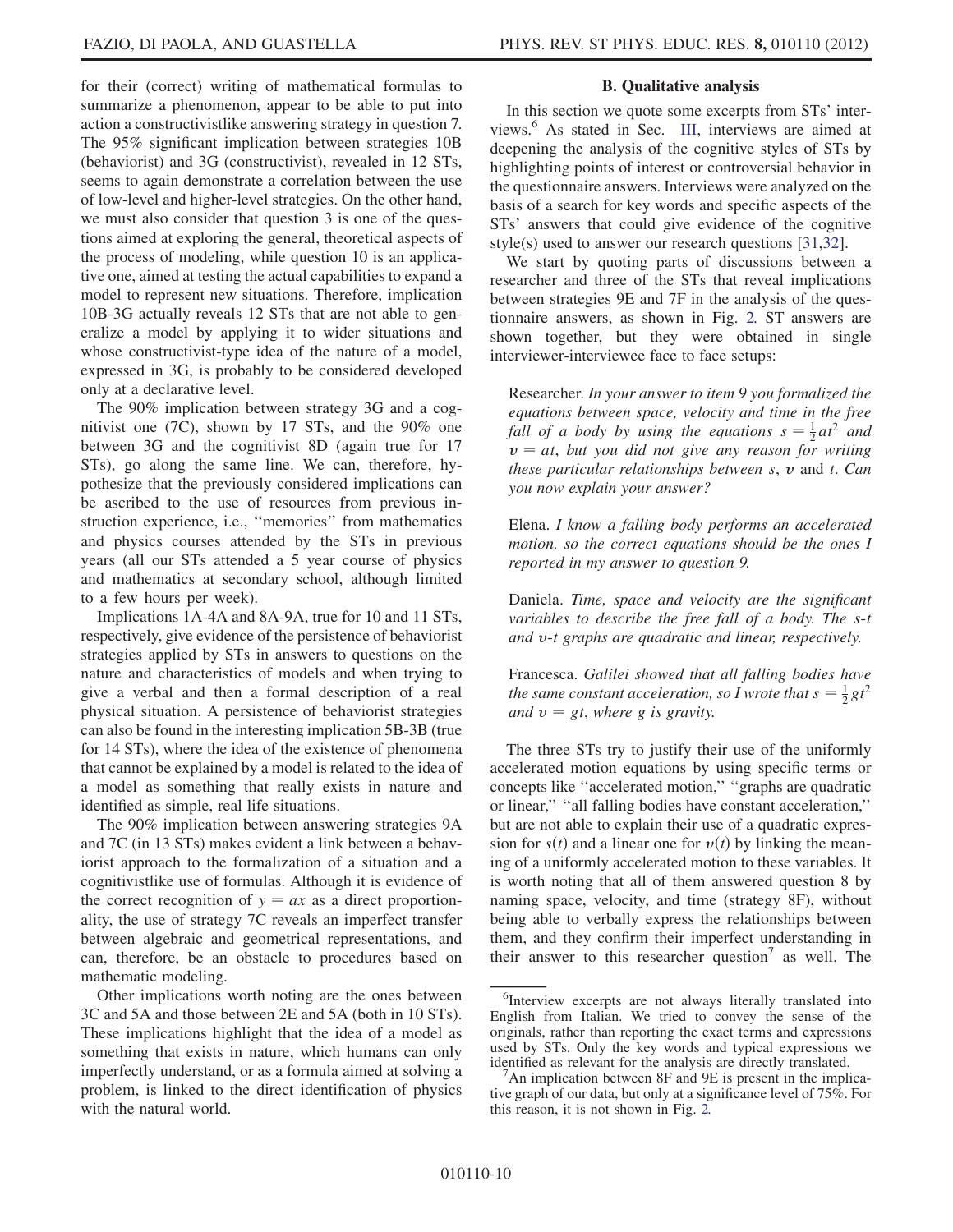cognitive style shown here by Elena, Daniela, and Francesca seems to be driven by a mere recall of concepts studied before, without any clear evidence of an understanding of the reasons leading to the mathematical expressions of  $s(t)$  and  $v(t)$ .

Researcher. What does it actually mean that a variable is proportional to another one? Try to explain with reference to the answer you gave to question 7.

Elena. It means that when one variable increases the other also increases. This is certainly true for the circumference and the radius of a circle.

Daniela. If I am not wrong, proportionality should be expressed by a linear graph. I remember solving a math problem at school, where we were asked to plot the graph of circumference vs radius in a circle. It was a line, so I am sure that  $y = ax$  can also be used in the case of a circle.

Francesca. A variable is proportional to another when it varies together with it. In a circle the circumference varies with the radius, as it does for variables y and x.

The answering strategies put into action here by Elena, Daniela, and Francesca again seem to be linked more to the recalling of previously studied facts than to a real understanding of the concept of proportionality. The association of the linear dependence relationship to the definitions ''when one variable increases the other also increases'' and ''the variables vary together with'' is very common in STs who went to secondary schools where mathematics was not a main subject.

Researcher. Can you give another example of the application of the formula  $y = ax$  to a situation you can find in real life or that you have previously studied?

Elena. I am not sure ... maybe the falling of a body can be described by this formula, but I have difficulty in relating y and x to variables useful for the study of motion.

Daniela. I think that the relationship between the force of gravity and the mass of a body can be expressed as  $y = ax$ . In physics books the force is written as  $F = y$ mg, an equation that seems to me similar to a linear relationship between F and m.

Francesca. I remember that the velocity of a body can be defined as space over time. So, if I solve the equation, space is proportional to time, exactly as y is proportional to x.

Here Daniela and Francesca seem to deal with the question with some success, but a close inspection of their ideas reveals the use of terms or phrases, like ''I remember that  $\dots$ ," "in physics books it is written  $\dots$ " that can again be due to recalling previous instruction more than a real ability to apply an abstract idea to a concrete situation.

The analysis of these interview answers seems to show that the use made by Elena, Daniela, and Francesca of strategy 7F is more due to a cognitivist line of thought than to the application of constructivist abilities. In the similarity tree shown in Fig. [1](#page-7-0) the three STs are coded as s19, s69, and s77 and are collectively classified as cognitivist.

We continue by discussing some of the answers of two STs, which highlight an implication between 10B and 3G.

Researcher. You wrote that models are creations of human thought. Can you explain this idea better?

Valentina. Yes, it is a way the human brain has to describe, explain and predict what it really exists in nature. It is a specific experimental result or argument that has been validated by a scientific community.

Antonella. A model is something given by a line of reasoning, so it comes from the human mind but it is then applied to concrete situations, like an experiment or a formula. A model is the starting point to solve or demonstrate something observed.

Here we have a confirmation of the fact that both Valentina and Antonella have ideas about models that can be considered part of the line of thought typical of a constructivist, at least at a declarative level. The use of words or concepts like ''explain'' and ''predict'' or ''validated by a scientific community'' and ''starting point to demonstrate'' lead us to suppose that Valentina and Antonella think of scientific knowledge as a construction based on the interpretation of experimental results and the sharing of ideas in a community.

Researcher. What happens if you have a model to explain some phenomena that works well, and you suddenly make some observations of a phenomenon that is apparently similar to the first ones, but it is not well explained by your model?

Valentina. Well, I think that if the model is working it should explain all similar phenomena. I think that the scientific community should have taken into account all similar situations before building an accepted model.

Antonella. If the model does not explain similar situations the mathematic formula describing it is probably wrong. Maybe it is necessary to find another one, with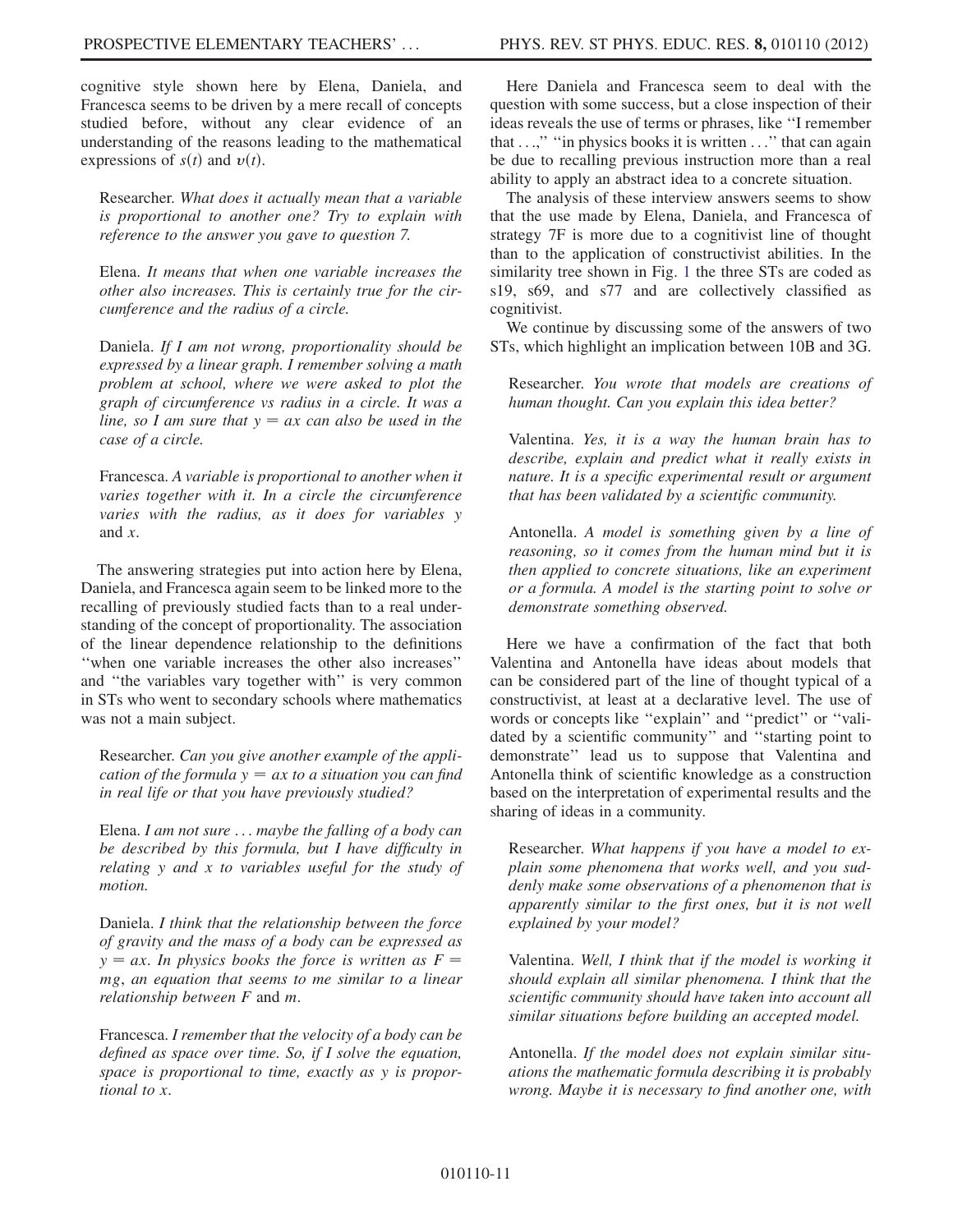different variables, that can be fitted to the new phenomenon better...

Here, Valentina is showing that she has a somehow "rigid" idea about what science is. She seems convinced that once a model is ''working'' it has to be immutable, as it is the result of ''the scientific community's'' work. Antonella, on the other hand, thinks that in these situations an error in the ''formula'' can be detected, and different ''variables'' can be found to make changes to the model. Here the use of the concept "find another formula," together with ''fitted to the new phenomenon better'' leads us suppose that Antonella is showing a mixed but constructivist–dominant line of thinking.

Researcher. Let's consider the situation described in item 10 of the questionnaire. We asked you to try and modify the free falling body model in order to take into account the influence of elements other than gravity that affect motion. You cited a collision with other objects as one of the possibilities, but do you think there may be other variables that can be considered and measured during the fall of a body? If yes, how can you choose these variables?

Valentina. You said ''other variables'' to consider ... . I thought that in the study of the fall of an object the correct formula was  $s = \frac{1}{2}at^2$ . I have to think about this more carefully more carefully  $\ldots$ <sup>8</sup>

Antonella. Yes, I think that one of the ways in which a falling object can modify its motion is by colliding with another body. I don't think other elements can influence its motion ...

Here the researcher goes on a concrete situation and asks for an existing model to be extended in order to take new experimental evidence into account. Both Valentina and Antonella are now puzzled and seem not to be able to build any extension to the free falling body model.

Researcher. And what about air? Do you think it influences the motion of a falling object? If yes, is it possible to take it into account in some way and modify the original model?

Valentina. Yes! Now you mention it I remember that when I am in a car and I put my arm out of the window it is pushed backwards by the wind, that is by  $air \ldots So$  air must affect the motion of an object. But I don't know  $how \ldots$ 

Antonella. Mmm ... every medium in which a body moves has different characteristics, like density ... so I think we could try to use these characteristics to modify the model ... [no concrete answer is then given to the researcher's question].

The researcher tries to help Valentina and Antonella. A possible element that can influence the motion of a falling object, other than gravity, is mentioned (air). Valentina immediately recalls from her memory an experimental situation that confirms the relevance of air as an element that can influence the motion of bodies, but she is not able to find a new variable, related to air, that can be inserted into the free falling body model to take into account the new situation. Antonella detects a ''characteristic'' of air that can, in her opinion, influence motion. She shows that she has the idea of the ''modification'' of a model as a consequence of observing new facts, but she is not able to concretize her intuition with an extended model for the fall of a body in air.

Valentina and Antonella seem to confirm that simply being able to correctly give definitions of the nature and uses of models is not sufficient to say that a correct understanding of the idea of modeling has been gained. They need to work on modeling processes to improve their understanding, and, in particular, they need to learn how to generalize a model by choosing supplementary variables relevant for describing new situations and inserting them into the model. A deeper understanding of the use of mathematical concepts and tools is also needed here.

We will now consider some parts of the interviews with three STs that highlighted implications between strategies 8A and 9A, two behaviorist strategies.

Researcher. You wrote in your answer to item 8 that the speed of a free falling body can depend on the body's weight, on its shape, or on the forces acting on it. Can you explain how, and why, you chose them?

Francesca. When a body falls, only its weight is important. Once the weight is found, one can use Newton's laws to calculate the body's acceleration, another important variable for motion.

Maurizio. We must take into account all the relevant parameters, like forces, acting on the body. Then, when the time runs the space traveled by the body increases according to the forces, as can easily be seen in real situations.

Oriana. Mass, force and gravity are ... the variables that influence motion. I chose these as I can see from my experience that they are the relevant ones.

<sup>&</sup>lt;sup>8</sup>Valentina is actually one of the students that answered question 9 by using strategy 9D, i.e., by recalling only the  $s(t)$  relationship between space and time in uniformly accelerated motion, without any attempt to explain why this formula is correct and from where it originates.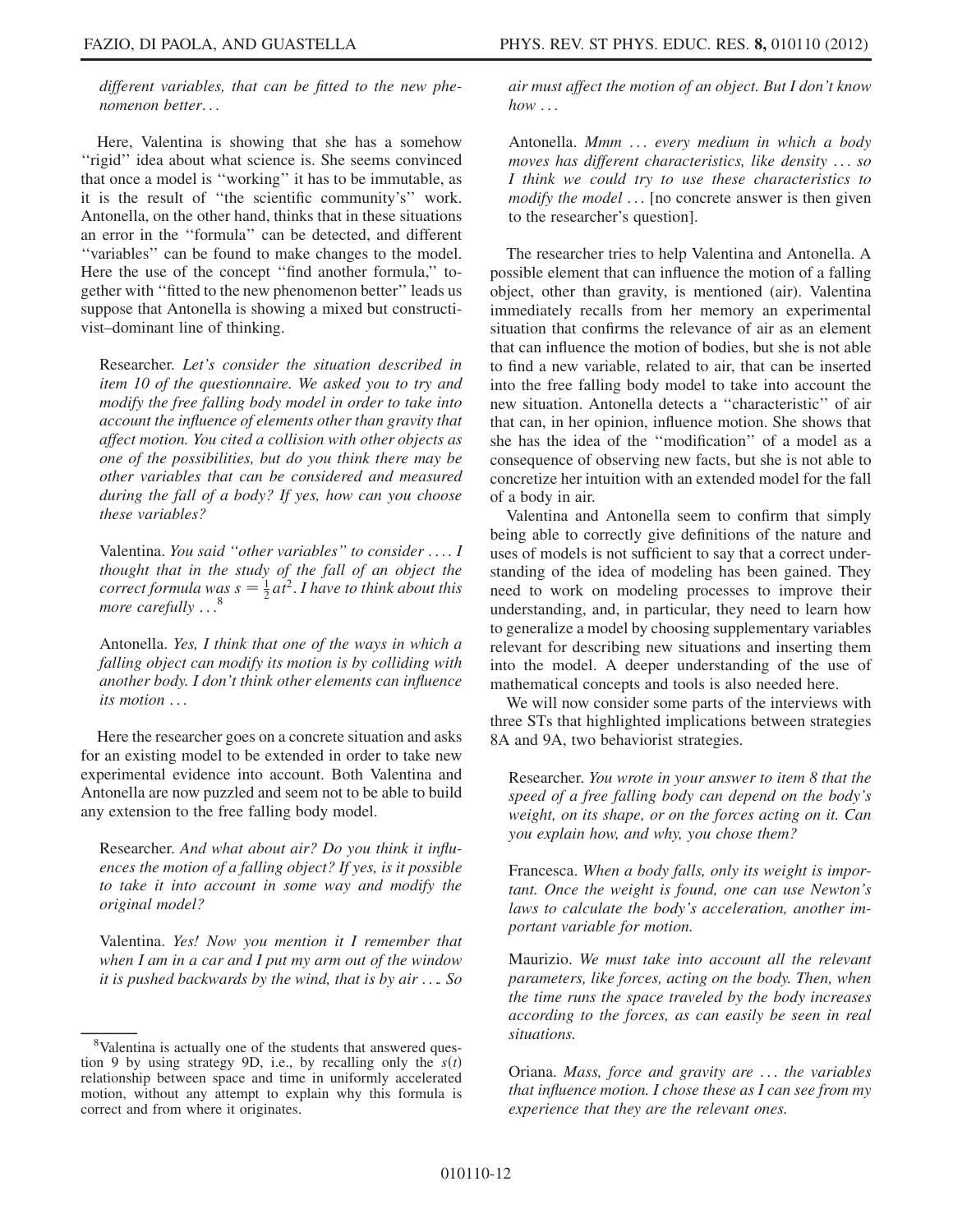All the answers of the three STs confirm that their lines of reasoning can be defined as behaviorist. The use of concepts like ''in falling only weight is important,'' ''velocity of the body increases ... , as can easily be seen in real situations," "I can see from my experience that they are the relevant ones'' suggest that the basic ideas behind Francesca's, Maurizio's, and Oriana's reasoning is mainly an ''on the spot'' comparison between the proposed situation and their own perception of the phenomenon from the real world.

Researcher. Yes, but are you sure that the entities you named are actually variables or parameters? What does a variable have to do in order to be so defined?

Francesca. Well, a variable is something important for the description of the phenomenon ...

Maurizio. A variable should be used in a formula in order to obtain useful results and information about the body's motion.

Oriana. Mass, force and gravity are variables because they influence the body's motion.

Here the researcher is trying to understand if the use made of the term ''variable'' by STs is based on a real understanding of what a variable is. Francesca draws attention to the idea that a variable should ''describe'' a situation. Maurizio goes further, and seems to show an understanding that a variable must be related to another one in a ''formula'' to ''obtain useful results about motion.'' Oriana still repeats her somewhat vague idea of the relevance of a variable because it ''influences'' the motion of a body.

Researcher. In mathematics, what do you think the difference is between a variable and a parameter?

Francesca. A parameter should define something that remains fixed, while a variable is something relevant for the description of a real situation.

Maurizio. Judging from the names, I would guess that a variable varies and a parameter maybe not .... In this actual case, the forces are probably parameters and time is a variable, as it runs.

Oriana. I am not sure... I think that both should describe a real situation but I don't know what the real difference  $is \dots$ 

The use made here of terms or concepts like ''a parameter defines something fixed,'' ''variables describe real situations," "a variable varies," "time is a variable as it runs'' seems to show that Francesca, Maurizio, and Oriana

have memories of mathematical or physical concepts from past studies. On the other hand, these resources are vaguely recalled by both Francesca and Oriana. Only Maurizio seems to be able to construct a logical line that starts from a semantic analysis of the word ''variable'' as something ''varying'' to understand that time can better be considered a variable in relation to a (constant) force acting on a body.

Researcher. In your answers to item 9 you did not write any formula representing the motion of the free falling body. Can you now use the variables and parameters we found before in order to write the formula?

Francesca. I am not able to write a formula ... I always had problems with mathematics .... I can only say that the weight is directed downwards.

Maurizio. I find it difficult to translate my ideas into a math formula. Surely time is a variable that increases, and also space, and ... yes, velocity is a variable that increases with time. In fact it can easily be seen that the more a body takes to fall, the higher is its velocity when it hits the ground.

Oriana. Mass and gravity should probably be multiplied to obtain a correct expression for the free body falling. I wrote this in the answer to item 9 but I am not really able to say why.

Here the researcher wants to see if the STs can find a relationship between the variables they have chosen as relevant for the description of the phenomenon and write it in a formalized way. Francesca immediately says she has difficulties with mathematics and reports the concrete result that the weight is directed downwards. Maurizio understands that velocity could also be defined as a variable, as it also varies. As proof of this, he recalls the concrete idea that ''the more a body takes to fall, the higher its velocity is when it arrives to the ground.'' Oriana simply states that mass and gravity are to be multiplied to get correct information about the falling of a body (maybe a memory of previous instruction about the calculation of the force of gravity?).

Francesca, Maurizio, and Oriana clearly show a persistently behaviorist line of thought, although in some cases aspects of a cognitivist one can also be identified. This result is not surprising, as it may be due to previous experience of mathematics and physics teaching.

# VI. CONCLUSIONS AND IMPLICATIONS FOR TEACHING

The similarity tree analysis discussed in Sec. Vallows us to say that the vast majority of our elementary school student teachers made use of answering strategies that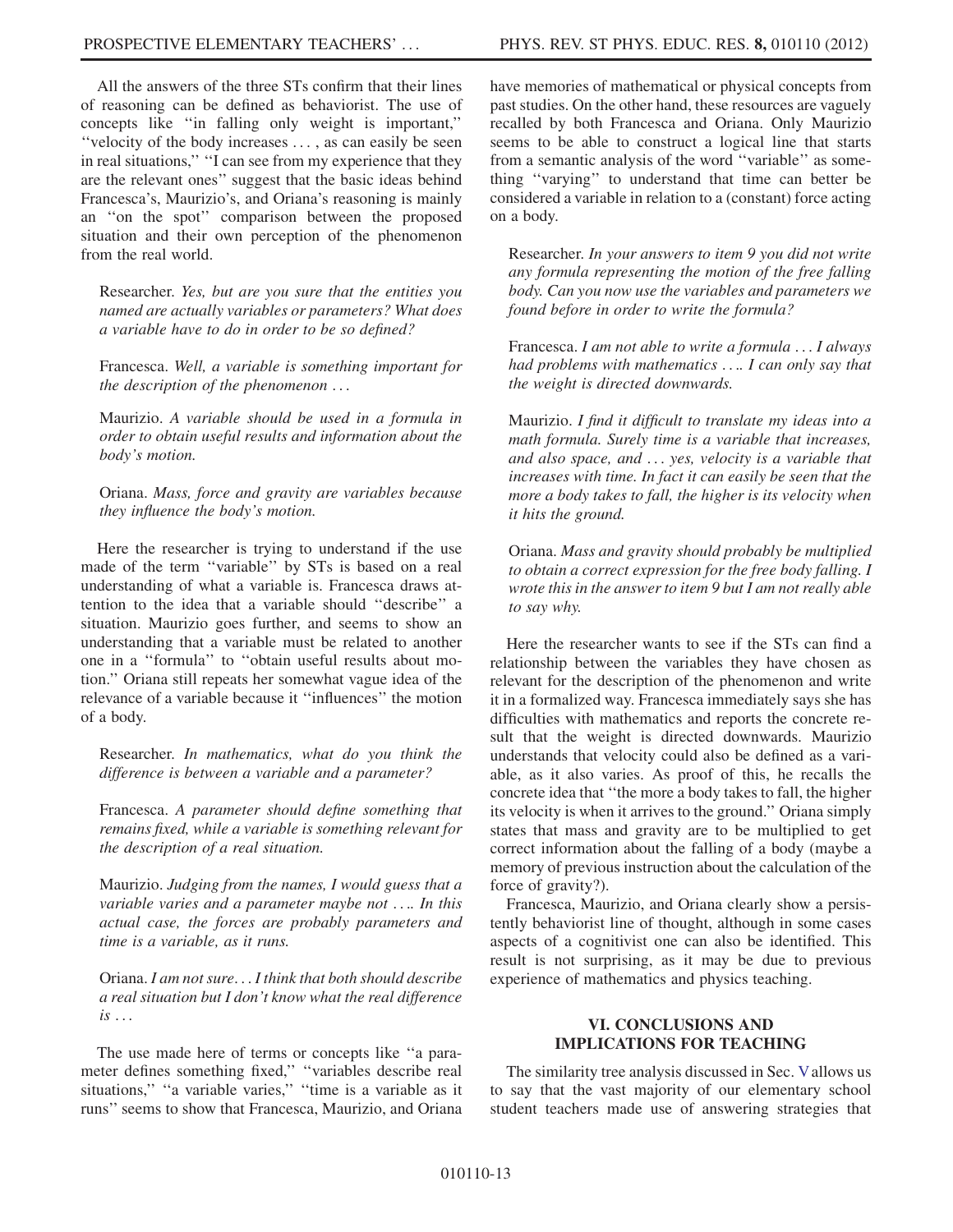can be generally defined as cognitivist, with only a small group showing clear behaviorist attitudes and only two showing a well-defined constructivist approach. The implication graph and the qualitative analysis of interviews help us to refine this result, by giving more detail about relationships and implications between the answering strategies used by STs.

The personal views revealed by our analysis of the beliefs and approaches to modeling of our sample may be the result of the typical way in which STs have been taught mathematics and science in the past. In fact, very often, concepts relevant for the understanding of scientific questions are introduced in Italian schools by following a traditional teaching approach, without any advantage for the understanding of the implicit scientific content concerning real life phenomena. Such traditional approach is usually based only on the transmission of contents and integrated with sometimes meaningless workshop activities. In fact, these are very often performed directly by teachers with the sole purpose of contextualizing ideas already taught as they are presented in traditional textbooks and passively accepted by students. These types of teaching methods tend to stimulate rigid mnemonic attitudes in more passive students, fostering a behavioristlike approach to new situations that are presented to them. More active students are at best motivated to build links bridging the concepts they have studied with real life contexts in an attempt to give them meaning, thus making use of a typical cognitivistlike approach, which is not wrong in itself but not always sufficient for a meaningful approach to scientific knowledge.

However, it is well known that an effective scientific education needs to be supported by activities deeply rooted in a constructivistlike approach [[45](#page-17-6)[–47\]](#page-17-7), capable of helping students to observe and make sense of suitably designed experiences related to everyday life phenomena. In fact, as research into science education has largely shown, the more learning environments are able to stimulate student interests related to their own everyday lives, the more effective they are. As a consequence, recommendations about school curricula and teaching are today more and more oriented towards integrated community-based tasks and activities for learners arising from real life problems [[5](#page-16-3),[48](#page-17-8)].

Our results are consistent with data from the literature [\[49–](#page-17-9)[51\]](#page-17-10). In particular, we find that STs' beliefs can be eclectic, and sometimes contradictory. Many STs hold more than one view about knowledge construction, with particular reference to strategies that are inefficient for correctly connecting mathematical modeling to real situations. This is an ability that can be considered an important part of the construction of elementary school STs' own science understanding [\[52\]](#page-17-11). Our findings allow us to go in depth with respect to the STs' epistemological approaches to knowledge. They highlight a significant presence of behaviorist ideas, even in student teachers that generally

adopt cognitivist strategies. Moreover, our data evidence a ST general approach to knowledge too grounded on a rigid use of cognitive resources, mainly coming from memories of past instruction and not based on a solid understanding of modeling strategies. When we compare qualitative and quantitative findings we also notice that in some cases constructivist strategies are used by STs, although often only at a declarative level. In these cases such use is not supported by a suitable application of constructivist strategies to the analysis of the real situations presented.

Through the calculation of similarity and implication indexes our analysis methods give meaning to the relationships found between the study variables, focusing on the most relevant ones, identified on the basis of their strength. Pictures are supplied of significant typical ST behaviors and specific strategies used by STs in answering the questionnaire items. The use of interview analysis based on the search for key words in ST statements makes stronger and deepens the results obtained with the quantitative analysis.

Our results about elementary school student teachers' perception of the process of modeling are limited by the context of the Italian school system. However, they show a strong similarity with results obtained in different school systems and can give hints on how STs' personal views and beliefs about modeling can be used and redirected to plan a teacher training program that can influence teacher's perception, judgment, and behavior with respect to science and science teaching.

In line with these considerations, the two courses of mathematics and physics education held by us have been restructured, taking into account the need to carry out an educational reconstruction of the scientific content to be taught [[53](#page-17-12)–[55](#page-17-13)], aimed at orienting the course towards the construction of models of explanation. In doing this we have attempted to bring about a paradigmatic change of direction, aimed at shifting student teacher attention from a traditional ''concept to context'' learning approach to a more effective "context to concept" one [[56](#page-17-14),[57](#page-17-15)].

The key point for the courses is in the structuring of learning environments in which different topics are presented as real life, problematic situations and questions to be solved. The aim of this is to orient STs towards contents through pathways of investigation and discovery related to tangible context. Moreover, as pointed out by Nilsson and van Driel [[58](#page-17-16)], in a teacher training program STs should be encouraged to modify their approach to content knowledge and teaching methods. This can be done if their views and beliefs are taken into account and developed, in order to orient STs towards a meaningful construction of scientific knowledge for teaching, and to allow them to see themselves as learners of both science or mathematics subjects and science or mathematics teaching.

A complete report of the new approach with a detailed analysis of student activities, answers to questionnaires, interviews, and videos of STs performing experimental and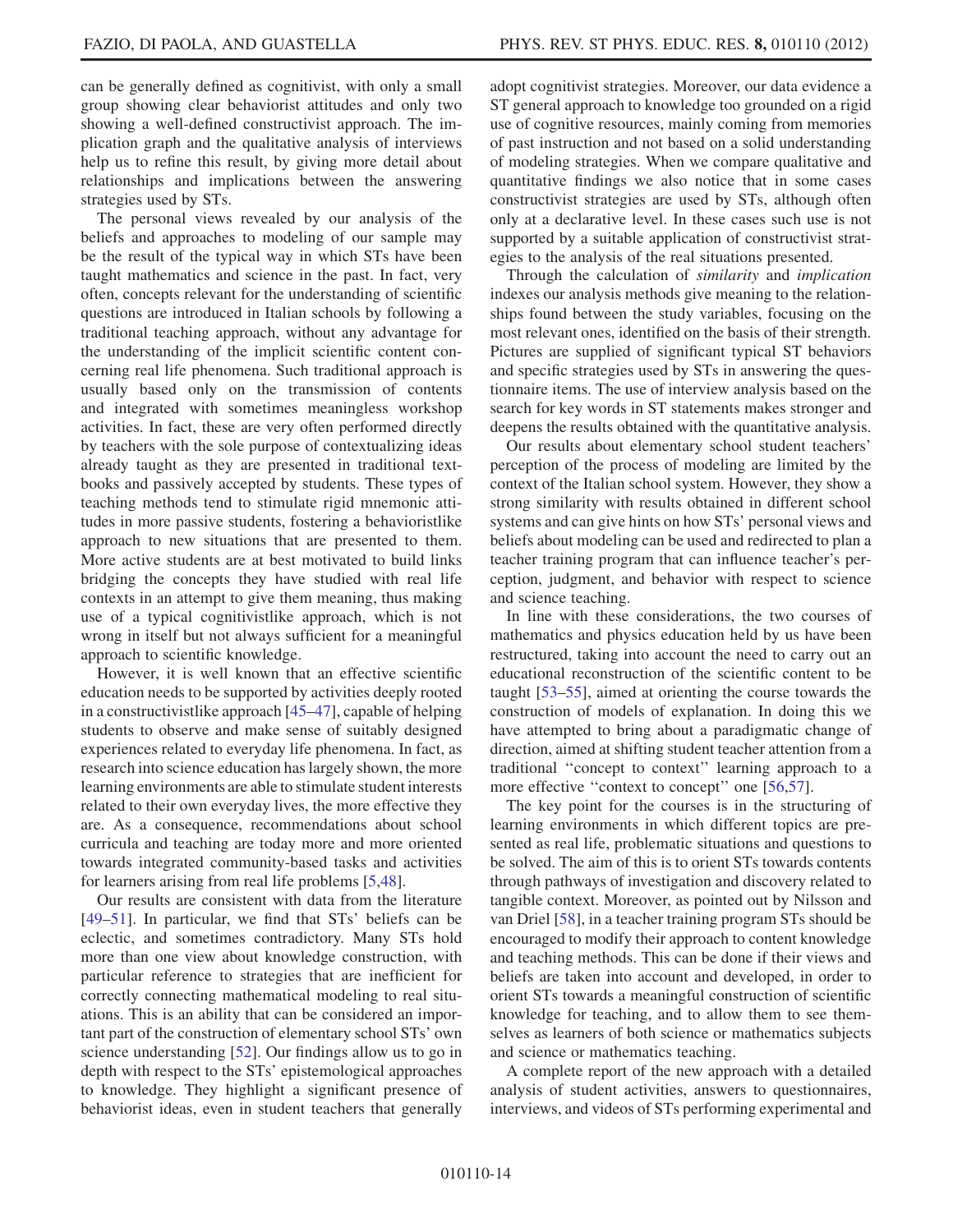modeling tasks and giving their ''simulated'' lessons in a peer to peer context is in preparation and will be presented in a forthcoming paper. Preliminary qualitative results show that searching for models in real life contexts stimulates student teachers' investigative skills (searching for relevant variables, formulating hypotheses, etc.) much more than when STs are only requested to look for already formalized concepts or equations to be applied in more or less abstract contexts. The great majority of STs showed to be able to think about and build kinds of ''mechanism of functioning'' of the situations they have analyzed, so to supply meaning to the relationships between the involved variables. An educational reconstruction of scientific content based on laboratory and modeling activities seems, then, to support in STs the building and development of constructivistlike strategies, the ones that should continue to play a relevant role in student teachers' future careers as elementary school teachers.

## APPENDIX

Answers, drawn from the a priori and a posteriori analysis, that each of the three ''ideal student teachers'' would give to the questionnaire items, according to our analysis criterion.

# 1. Behaviorist

Models in physics are a faithful or reduced scale reproduction of a real object.

Models in physics are an operative procedure to follow in order to simplify and describe phenomena from natural world.

Models in mathematics are a picture of a geometrical shape, maintaining fixed proportions between its elements.

In mathematics a model is a method to faithfully describe reality.

In mathematics a model is a quantitative, but essential, reproduction of a phenomenon.

Models are creations of human thought based on preexisting ''natural models.''

Models really exist and are simple, real life situations.

Models already exist in nature and humans try to understand them, sometimes only imperfectly.

A model has to start from some hypotheses of the real world that have to be verified.

A model must be able to account for all the features of the real object it represents.

A model must be a simple description of the reality.

A model must be fixed and immutable. It is the modeler that chooses a model suitable to the real situation.

A natural phenomenon can always be described by a physical model, as physics is the natural world, with all its laws.

There are phenomena that cannot be described or explained with a model and/or that cannot be defined in terms of precise physical quantities.

A natural phenomenon cannot always be described or explained by a physical model. Even the ablest modeler will not be able to reproduce particularly complex systems (for example, human behavior).

Some phenomena still have not been explained, but they will be in the future.

A mathematical formula cannot always express a real situation, as mathematics is an abstract construction and does not always represent reality.

A mathematical formula can always express a real situation, but only if it quantitatively describes the entire real situation.

A mathematical formula cannot always express a real situation, because reality is so complex that it cannot always be expressed by a mathematical formula.

A mathematical formula cannot always express a real situation, because not all phenomena can be described mathematically or quantitatively.

 $y = ax$  cannot be used to calculate the circumference of a circle, as in the formula for circumference calculation the radius and the circumference are present, and not the variables  $x$  and  $y$ .

 $y = ax$  cannot be used to calculate the circumference of a circle, because the constant a does not have the correct value, i.e.,  $2\pi$ .

The speed of a free falling object depends on certain parameters, like the object's weight, its shape, or the forces acting on the object.

For the free fall a verbal explanation, based on concrete situations, is given, but no formula is reported.

For the free fall a graphic representation of nonsignificant variables, that come from real experience, is reported.

The motion of a free falling object can be influenced by environmental conditions, like wind or temperature.

The motion of a free falling object can be influenced by a collision with another object.

#### 2. Cognitivist

A physical model is a reproduction of a real object not necessarily on a reduced scale, aimed at helping us to interact with it and/or describe it.

A physical model is a stylized or simplified reproduction of a real object, aimed at helping us to interact with it and/ or describe it.

A mathematical model is a symbolic or quantitative representation of a situation or phenomenon.

A mathematical model is a guideline or a formula, aimed at resolving a problem.

A mathematical model is a simplified representation of a system, whose basic elements (variables, sources, and contexts) are connected by relationships (a set of rules).

A mathematic model is a reference for the construction of a line of reasoning or the demonstration of a hypothesis.

Models are simply creations of the human mind, like mathematical formulas.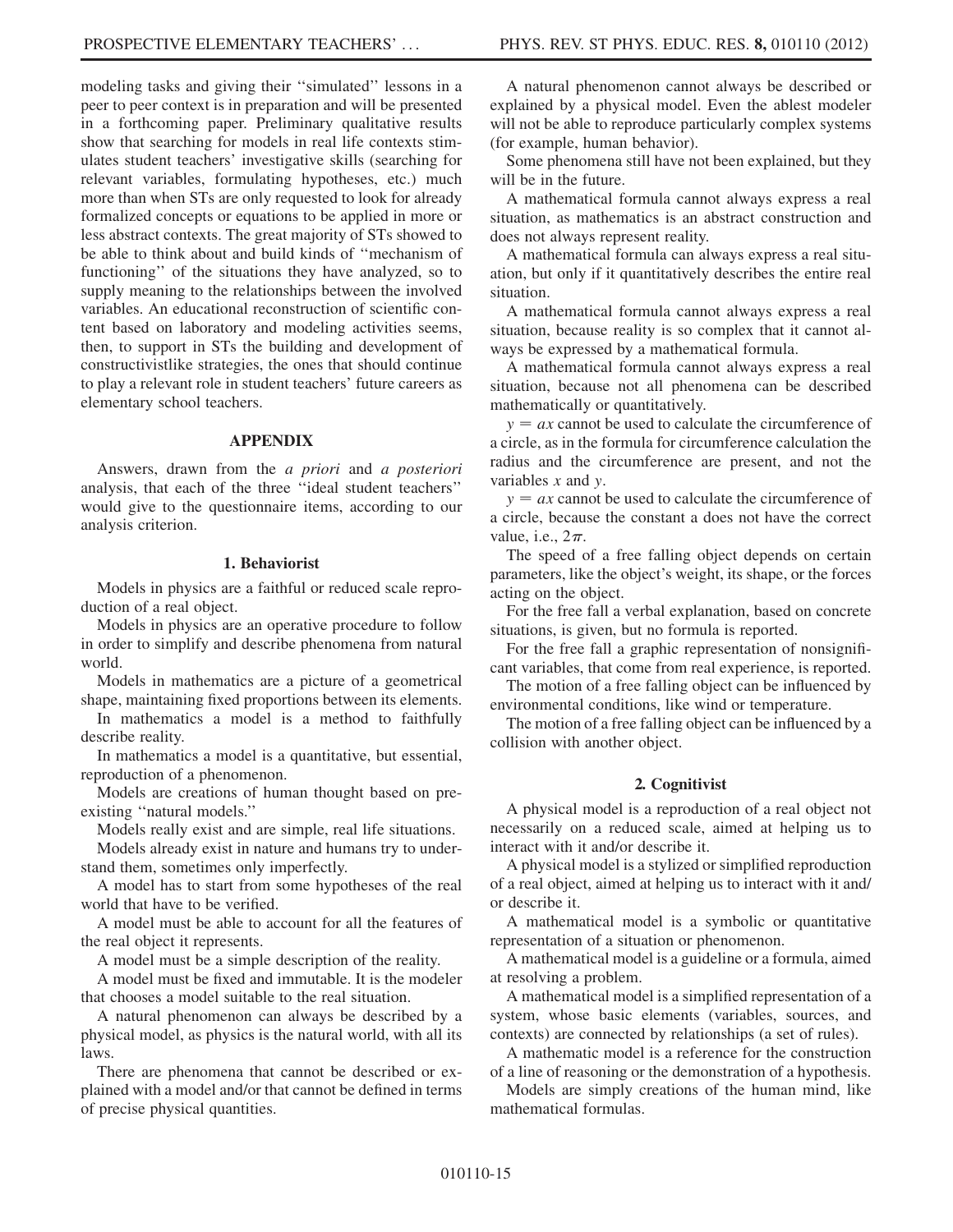Many models are creations of the human mind and are what we call "theories."

A model must be able to account for the features of the real object that are of practical interest.

A model must highlight the variables that are relevant for the description or explanation of the phenomenon and their relationships.

A model must be expressed in mathematical language and/or accepted by a scientific community.

A model can be qualitative, semiquantitative, or quantitative.

A natural phenomenon can always be described or explained by a physical model, it just depends on the modeler's ability to carefully reproduce the features of interest.

Sometimes a natural phenomenon can be described or explained by a physical model and others not. In fact, the way nature works is not completely known to man, so further study is necessary to explain all phenomena.

A mathematical formula can always express a real situation, because mathematics is the language the human brain uses to quantitatively describe or explain a real situation.

A mathematical formula cannot always express a real situation, as a real phenomenon can have characteristics that cannot easily be expressed in mathematical language.

A mathematical formula can always express a real situation, because a mathematical law is always verifiable starting from well-defined hypotheses.

 $y = ax$  cannot be used to calculate the circumference of a circle, because  $y = ax$  is a direct proportionality, i.e., a straight line, while the circumference is a curve.

 $y = ax$  cannot be used to calculate the circumference of a circle, because the formula  $y = ax$  is an algebraic one, while the circumference calculation is a geometric task.

 $y = ax$  cannot be used to calculate the circumference of a circle, because  $y = ax$  is not the correct mathematical relationship between  $x$  and  $y$ .

The variables describing a free falling object are space and time. They are linearly dependent.

The variables describing a free falling object are space and time. Space is proportional to the square of time.

The variables describing a free falling object are the acceleration caused by gravity and/or the starting height and/or the mass and/or the force of gravity.

In order to describe the phenomenon we must determine all the forces acting on the object and then use Newton's 2nd law.

The formula linking the variables relevant to describe a free falling object is  $s = vt$  and/or  $F = ma$ .

The formula linking the variables relevant to describe a free falling object is  $s = \frac{1}{2}at^2$ —no explanation.<br>The mathematical formulas that describe the n

The mathematical formulas that describe the motion of a free falling object are  $s = \frac{1}{2}at^2/v = at$ —no explanation.

Friction with air can influence the motion of a free falling object.

Friction with air can influence the motion of a free falling object, so density may be a relevant variable.

### 3. Constructivist

A physical model is a mental representation of a real object or phenomenon, which accounts more or less accurately for its mechanisms of functioning.

A physical model is a real or abstract object that behaves like another real object, but does not necessarily look like it.

A physical model is a mental formalization of real phenomena

A mathematical model is a description of a situation or phenomenon that is useful for predicting the evolution of the situation or phenomenon itself.

A mathematical model is an abstract construction that allows different quantitative representations of the same object to be built.

Models are creations of human thought; their creation comes from the continuous interaction with the ''real'' external world.

Models are creations of human thought, and their purpose is to predict and make sense of natural phenomena.

A model must allow what we observe about different phenomena or situations to be generalized.

A model must be useful for analyzing and making predictions about the behavior of a more or less complex system.

A natural phenomenon can always be described or explained by a physical model if the modeler is able to find all the relevant variables that characterize the phenomenon.

A mathematical formula can always express a real situation, but it is necessary to carefully choose the mathematical variables needed to express the real situation.

 $y = ax$  can be used to calculate the circumference of a circle, because the circumference is directly proportional to the radius, as  $y$  is with respect to  $x$  in the formula.

The variables relevant to describe the free falling object motion are time, space, and velocity—an explanation is given but the relationships between the variables are not completely or clearly expressed.

The variables relevant to describe the free falling object motion are time, space, and velocity. Space is proportional to the squared time and/or velocity is proportional to time—clear examples are given.

 $v$ -t and/or  $s$ -t graphs are reported and correctly commented on or applied.

If we want to improve the free falling object model, we should take into account one or more forces opposite to motion. For example, friction with air, which increases with the velocity of the object, with its surface, etc.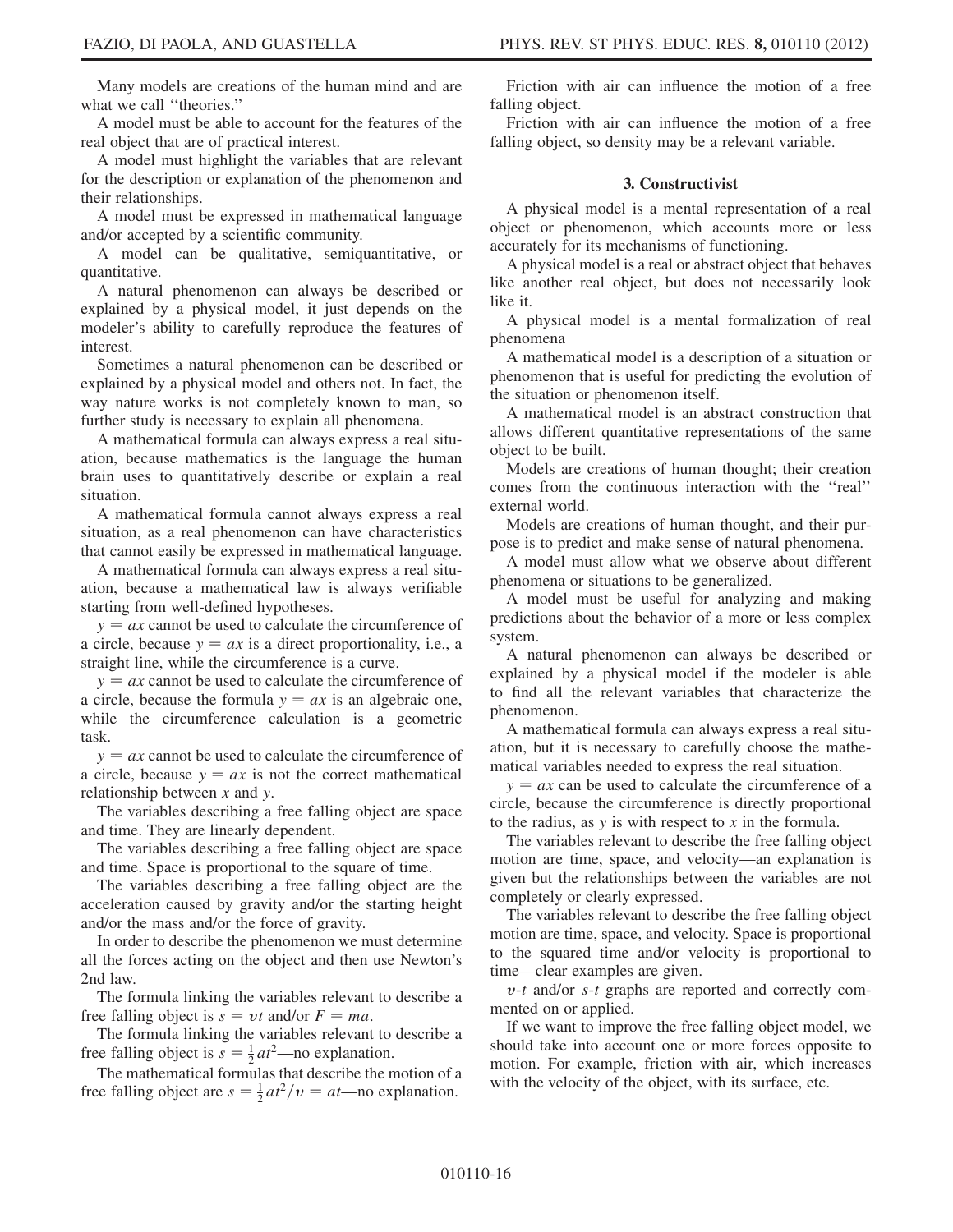- <span id="page-16-0"></span>[1] J. K. Gilbert, C. Boultere, and M. Rutherford, Models in explanations, Part 1: Horses for courses?, [Int. J. Sci. Educ.](http://dx.doi.org/10.1080/0950069980200106) 20[, 83 \(1998\)](http://dx.doi.org/10.1080/0950069980200106).
- <span id="page-16-1"></span>[2] M. Niss, Issues and problems of research on the teaching and learning of applications and modeling, in Modeling and Mathematics Education: ICTMA 9—Applications in Science and Technology, edited by J. F. Matos, W. Blum, S. K. Houston and P. Carreira (Horwood, Chichester, England, 2001), p. 72.
- <span id="page-16-2"></span>[3] J. Clement, Model based learning as a key research area for science education, [Int. J. Sci. Educ.](http://dx.doi.org/10.1080/095006900416901) 22, 1041 (2000).
- [4] National Research Council, National Science Education Standards (National Academy Press, Washington, DC, 1996).
- <span id="page-16-3"></span>[5] M. Rocard, P. Csermely, D. Jorde, D. Lenzen, H. Walberg-Henriksson, and V. Hemmo, Science Education NOW: A Renewed Pedagogy for the Future of Europe (Office for Official Publications of the European Communities, Luxembourg, 2007).
- <span id="page-16-4"></span>[6] R. Lesh, K. Cramer, H. Doerr, T. Post, and J. Zawojewski, Model development sequences, in Beyond Constructivism: A Models and Modeling Perspective on Mathematics Teaching, Learning, and Problem Solving, edited by R. A. Lesh and H. Doerr (Lawrence Erlbaum, Mahwah, NJ, 2003), p. 35.
- <span id="page-16-5"></span>[7] P.L. Galbraith, W. Blum, G. Hooker, and I.D. Huntley, Mathematical Modeling: Teaching and Assessment in a Technology-Rich World (Horwood, West Sussex, 1998).
- <span id="page-16-6"></span>[8] H. Doerr and L. D. English, A modeling perspective on students' mathematical reasoning about data, [J. Res. Math.](http://dx.doi.org/10.2307/30034902) Educ. 34[, 110 \(2003\)](http://dx.doi.org/10.2307/30034902).
- <span id="page-16-7"></span>[9] L. Viennot, F. Chauvet, P. Colin, G. Rebmann, Designing strategies and tools for teacher training: The role of critical details, examples in optics, Sci. Educ. 89[, 13 \(2005\)](http://dx.doi.org/10.1002/sce.20040).
- <span id="page-16-8"></span>[10] R. Prawat, Teachers' beliefs about teaching and learning: A constructivist perspective, [Am. J. Educ.](http://dx.doi.org/10.1086/444021) 100, 354 [\(1992\)](http://dx.doi.org/10.1086/444021).
- <span id="page-16-9"></span>[11] W. Blum, ICMI Study 14. Applications and modeling in mathematics education, [Educ. Stud. Math.](http://dx.doi.org/10.1023/A:1022435827400) 51, 149 (2002).
- <span id="page-16-10"></span>[12] An International Review of Applications in School Mathematics—The Elusive El Dorado, edited by H. Burkhardt (Information Reference Center (ERIC/IRC), The Ohio State University, Columbus, OH, 1983).
- <span id="page-16-11"></span>[13] D. Kagan, Implications of research on teacher belief, [Educ. Psychol.](http://dx.doi.org/10.1207/s15326985ep2701_6) 27, 65 (1992).
- <span id="page-16-12"></span>[14] D. H. Palmer, Factors contributing to exchange amongst preservice elementary teachers, Sci. Educ. 86[, 122 \(2001\).](http://dx.doi.org/10.1002/sce.10007)
- <span id="page-16-13"></span>[15] E.L. Thorndike, *Educational Psychology: The Psychology* of Learning (Teachers College Press, New York, 1913).
- [16] I.P. Pavlov, *Conditioned Reflexes* (Clarendon, London, 1927).
- <span id="page-16-14"></span>[17] B.F. Skinner, About Behaviorism (Knopf, New York, 1974).
- <span id="page-16-15"></span>[18] F. I. M. Craik and R. S. Lockhart, Levels of processing: A framework for memory research, [J. Verb. Learn. Verb.](http://dx.doi.org/10.1016/S0022-5371(72)80001-X) Behav. 11[, 671 \(1972\)](http://dx.doi.org/10.1016/S0022-5371(72)80001-X).
- <span id="page-16-16"></span>[19] F. I. M. Craik and E. Tulving, Depth of processing and the retention of words in episodic memory, [J. Exp. Psychol.](http://dx.doi.org/10.1037/0096-3445.104.3.268) 104[, 268 \(1975\).](http://dx.doi.org/10.1037/0096-3445.104.3.268)
- <span id="page-16-17"></span>[20] D. P. Ausubel, Educational Psychology: A Cognitive View (Holt, Rinehart and Winston, New York, 1974).
- <span id="page-16-18"></span>[21] P.A. Cooper, Paradigm shifts in designing instruction: From behaviorism to cognitivism to constructivism, Educ. Technol. 33, 12 (1993).
- <span id="page-16-19"></span>[22] B. G. Wilson, Reflections on constructivism and instructional design, in Instructional Development Paradigms, edited by C. R. Dills and A. J. Romiszowski (Educational Technology Publications, Englewood Cliffs, NJ, 1997), p. 63.
- <span id="page-16-20"></span>[23] P. A. Ertmer and T. J. Newby, Behaviorism, cognitivism, constructivism: Comparing critical features from an instructional design perspective, [Perform. Improv. Q.](http://dx.doi.org/10.1111/j.1937-8327.1993.tb00605.x) 6, 50 [\(1993\)](http://dx.doi.org/10.1111/j.1937-8327.1993.tb00605.x).
- <span id="page-16-21"></span>[24] R. Gras, F. Suzuki, F. Guillet, and F. Spagnolo, Statistical Implicative Analysis: Theory and Applications (Springer, New York, 2008).
- <span id="page-16-22"></span>[25] P. Pintrich, Implication of psychological research on student learning and college teaching for teacher education, in Handbook of Research on Teacher Education, edited by W. Houston (Macmillan, New York, 1990), p. 826.
- <span id="page-16-23"></span>[26] N. G. Lederman, F. Abd-El-Khalick, R. L. Bell, and R. Schwartz, Views of nature of science questionnaire: Toward valid and meaningful assessment of learner's conceptions of nature of science, [J. Res. Sci. Teach.](http://dx.doi.org/10.1002/tea.10034) 39, [497 \(2002\)](http://dx.doi.org/10.1002/tea.10034).
- <span id="page-16-24"></span>[27] C. Fazio and F. Spagnolo, Conceptions on modelling processes in Italian high school prospective mathematics and physics teachers, S. Afr. J. Educ. 28, 469 (2008).
- <span id="page-16-25"></span>[28] G. Brousseau, Theory of Didactical Situations in Mathematics, edited by M. Cooper, N. Balacheff, R. Sutherland, and V. Warfield (Kluwer Academic, Dordrecht, 1997).
- <span id="page-16-26"></span>[29] F. Spagnolo, Insegnare le Matematiche nella Scuola Secondaria (La Nuova Italia, Firenze, 1998).
- <span id="page-16-27"></span>[30] F. Spagnolo, La modélisation dans la recherche en didactiques des mathématiques: Les obstacles épistémologiques, Rech. Didact. Math. 26, 337 (2006).
- <span id="page-16-28"></span>[31] H. P. Ginsburg, N. E. Kossan, R. Schwartz, and D. Swanson, Protocol methods in research on mathematical thinking, in The Development of Mathematical Thinking, edited by H. P. Ginsburg (Academic, New York 1983), p. 7.
- <span id="page-16-29"></span>[32] R. P. Hunting, Clinical interview methods in mathematics education research and practice, [J. Math. Behav.](http://dx.doi.org/10.1016/S0732-3123(97)90023-7) 16, 145 [\(1997\)](http://dx.doi.org/10.1016/S0732-3123(97)90023-7).
- <span id="page-16-30"></span>[33] R. Gras, Contribution à l'étude expérimentale et à l'analyse de certaines acquisitions cognitives et de certains objectifs en didactique des mathe´matiques, Ph.D. thesis, Université de Rennes, 1979, p. 1.
- <span id="page-16-31"></span>[34] R. Gras, Les fondements de l'analyse statistique implicative, Quad. Ric. Didattica 9, 187 (2000) [[http://dipmat](http://dipmat.math.unipa.it/~grim/quaderno9.htm) [.math.unipa.it/~grim/quaderno9.htm](http://dipmat.math.unipa.it/~grim/quaderno9.htm)].
- <span id="page-16-32"></span>[35] J. M. Bernard and S. Poitrenaud, L'analyse implicative bayesienne d'un questionnaire binaire: Quasi-implications et treillis de galois simplifié. Mathématiques, Informatique et Sciences Humaines 147, 25 (1999).
- <span id="page-16-33"></span>[36] L. Seve, *Emergence*, *Complexité et Dialectique* (Odile Jacob, Paris, 2005).
- <span id="page-16-34"></span>[37] I.C. Lerman, Classification et Analyse Ordinale Des Données (Dunod, Paris 1981).